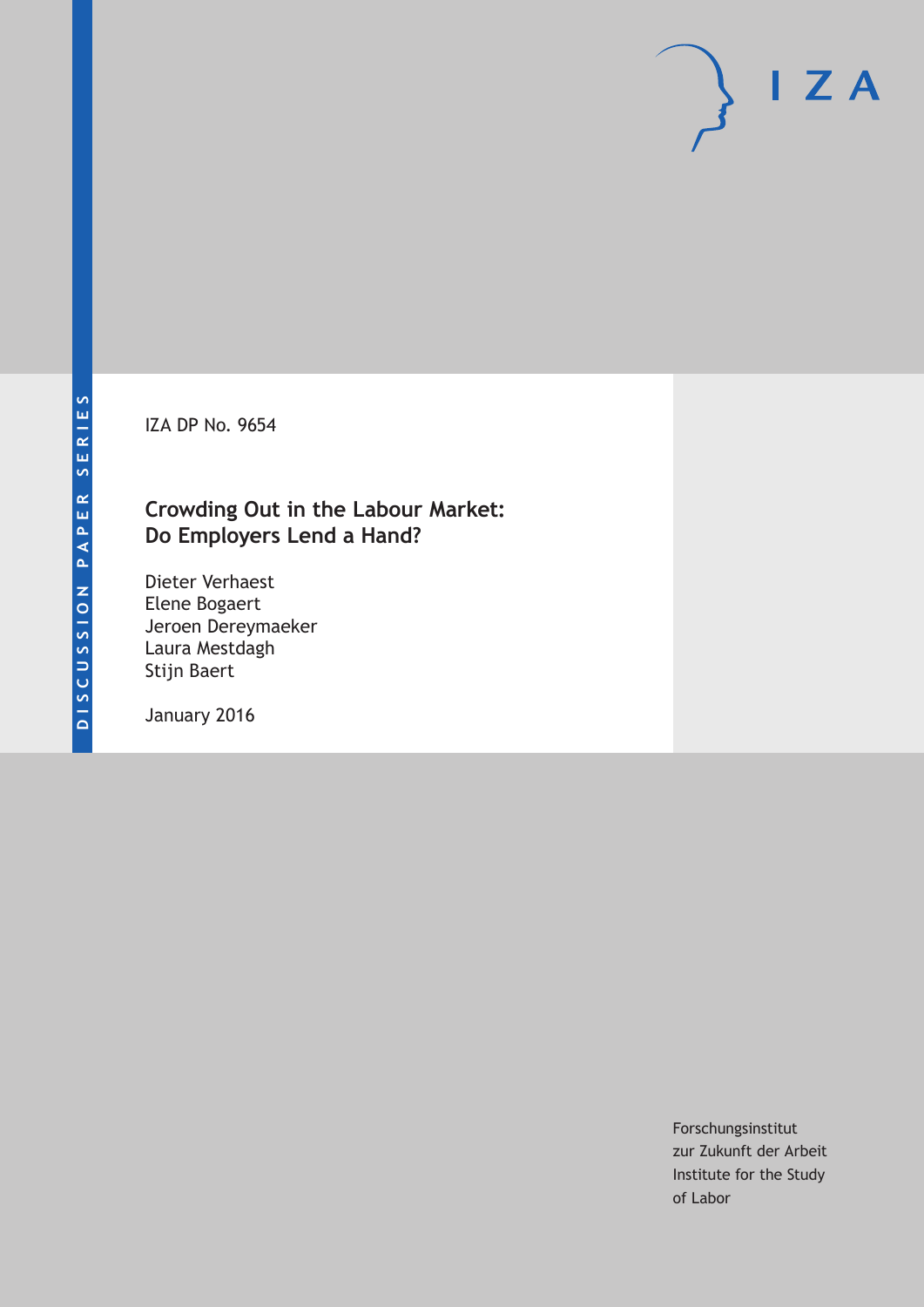# **Crowding Out in the Labour Market: Do Employers Lend a Hand?**

## **Dieter Verhaest**

*KU Leuven (Brussels Campus) and Ghent University* 

### **Elene Bogaert**

*Ghent University* 

## **Laura Mestdagh**

*KU Leuven* 

## **Stijn Baert**

*Ghent University, University of Antwerp, Université catholique de Louvain and IZA*

## **Jeroen Dereymaeker**

*KU Leuven*

## Discussion Paper No. 9654 January 2016

IZA

P.O. Box 7240 53072 Bonn Germany

Phone: +49-228-3894-0 Fax: +49-228-3894-180 E-mail: iza@iza.org

Any opinions expressed here are those of the author(s) and not those of IZA. Research published in this series may include views on policy, but the institute itself takes no institutional policy positions. The IZA research network is committed to the IZA Guiding Principles of Research Integrity.

The Institute for the Study of Labor (IZA) in Bonn is a local and virtual international research center and a place of communication between science, politics and business. IZA is an independent nonprofit organization supported by Deutsche Post Foundation. The center is associated with the University of Bonn and offers a stimulating research environment through its international network, workshops and conferences, data service, project support, research visits and doctoral program. IZA engages in (i) original and internationally competitive research in all fields of labor economics, (ii) development of policy concepts, and (iii) dissemination of research results and concepts to the interested public.

IZA Discussion Papers often represent preliminary work and are circulated to encourage discussion. Citation of such a paper should account for its provisional character. A revised version may be available directly from the author.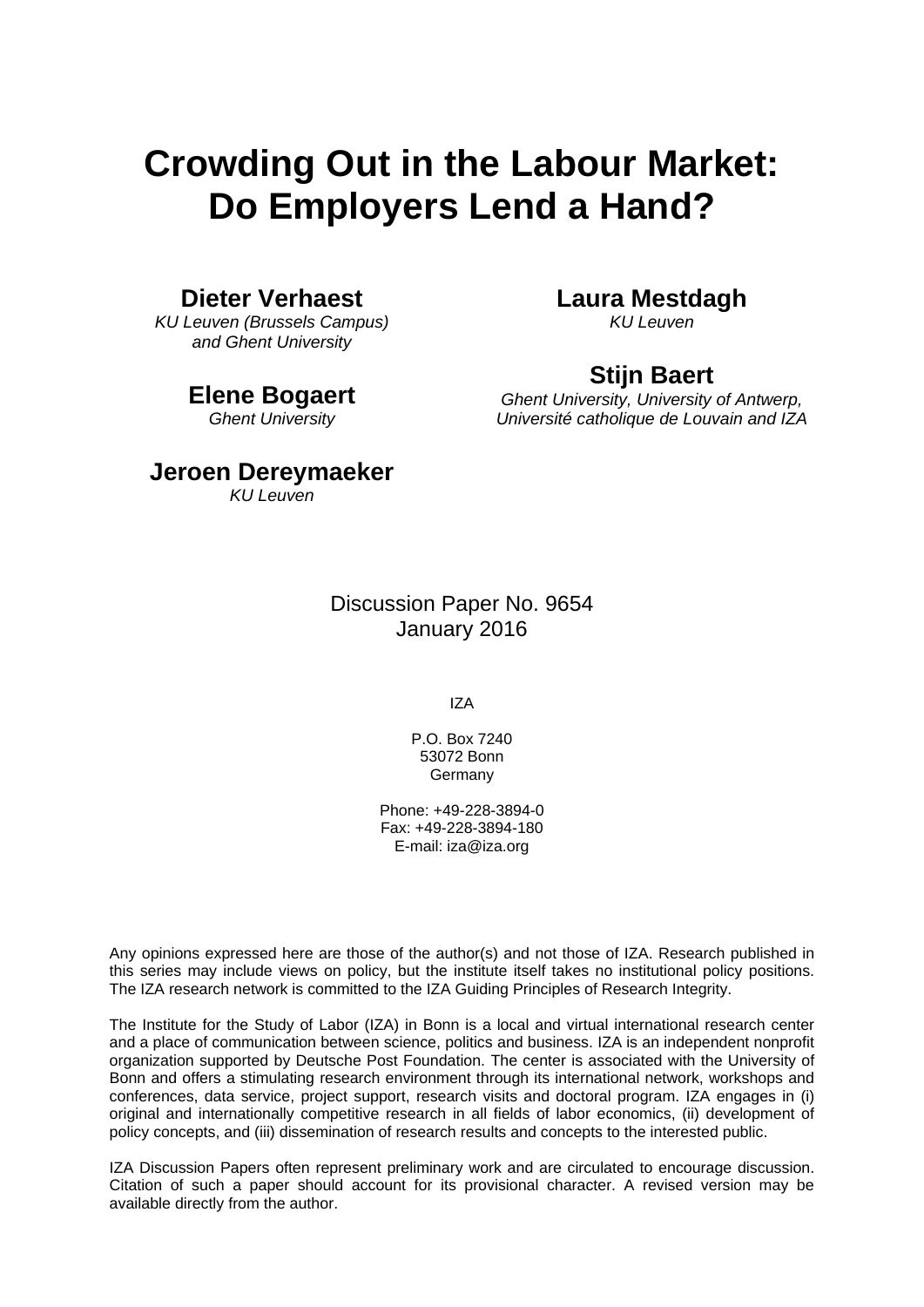IZA Discussion Paper No. 9654 January 2016

## **ABSTRACT**

## **Crowding Out in the Labour Market: Do Employers Lend a Hand?\***

We test the basic assumption underlying the job competition and crowding out hypothesis: that employers always prefer higher educated to lower educated individuals. To this end, we conduct a randomised field experiment in which duos of fictitious applications by bachelor and master graduates are sent to real vacancies requiring only a bachelor degree. Our design allows to look at whether employers' preferences for overqualified versus adequately qualified applicants depend on the demand and supply context, sectoral activity and type of organisation, and characteristics of the posted vacancy. For the overall sample, we find that master graduates are 19% more likely to be directly invited for a job interview. Nonetheless, we conclude that eventual crowding out of bachelor graduates as a consequence of this selection policy is unlikely to be large since the advantage for master graduates is particularly observed for jobs with high overall invitation rates.

JEL Classification: I21, J24, M51

Keywords: job competition, recruitment, hiring, youth labour market, mismatch, underemployment, overqualification, field experiments

Corresponding author:

 $\overline{a}$ 

Dieter Verhaest KU Leuven (Brussels Campus) Warmoesberg 26 1000 Brussel **Belgium** E-mail: Dieter.Verhaest@kuleuven.be

<sup>\*</sup> We thank Nick Drydakis and the participants of the 2015 workshop on Transitions in Youth in Brno for their valuable comments on an earlier draft of this paper.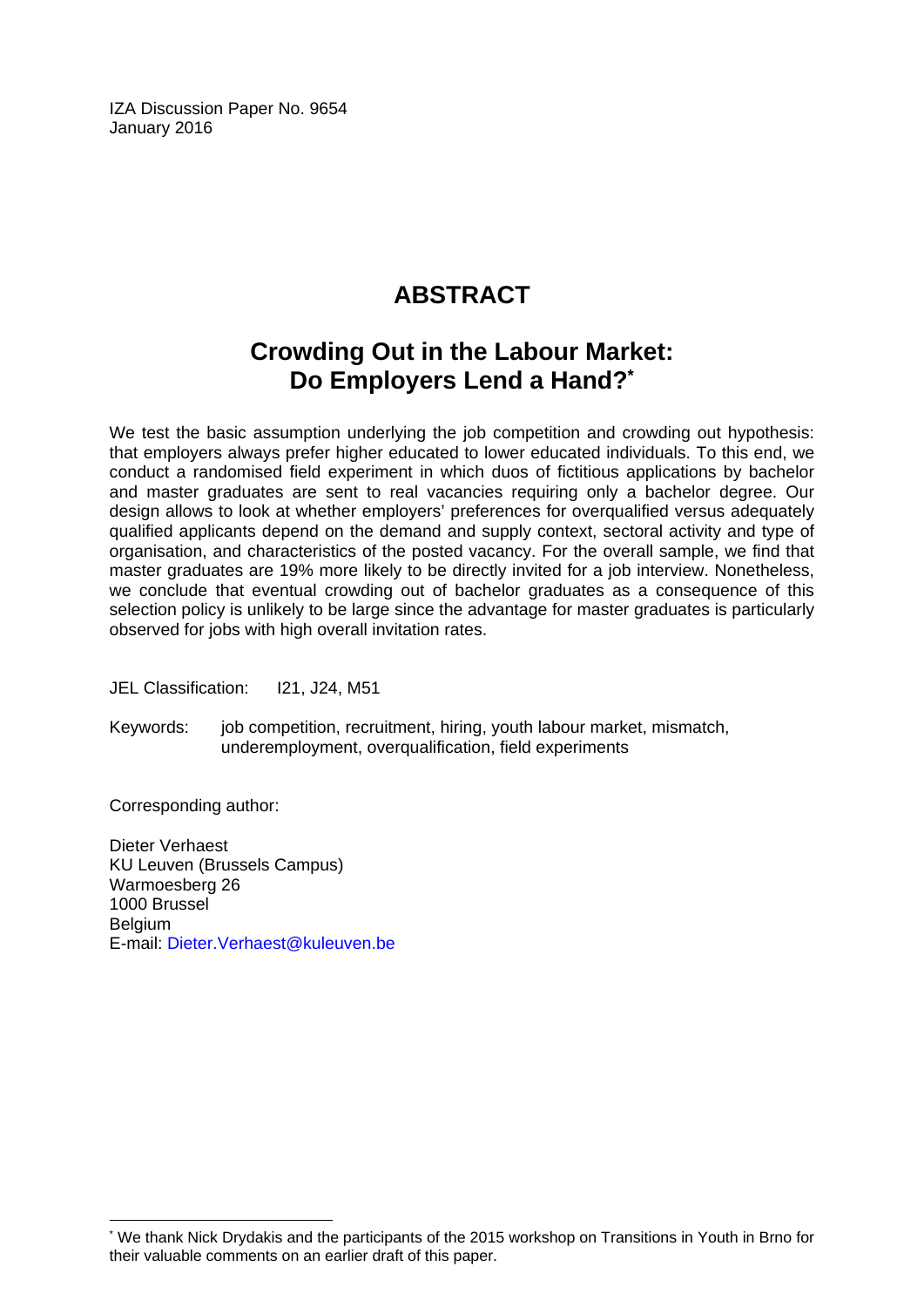### **1 Introduction**

It is well-established that many young workers are employed in jobs that require less education than is needed for their job – i.e. they are "underemployed" or "overqualified" (Hartog, 2000; McGuinness, 2006). One of the possible explanations for this finding is provided by a combination of labour market imbalances and processes of downward wage rigidity. Reder (1955) already claimed that, when applicants are plentiful and wages are downwardly rigid, employers increase hiring standards. Later contributions by Hall (1974), Thurow (1975) and Okun (1981) put forward similar arguments. Thurow (1975), for instance, outlined a theory in which wages are tied to jobs and job seekers compete for these jobs on the basis of their expected trainability. If education provides a reliable signal of trainability, higher educated job seekers will be in front of the job queue. Hence, when job opportunities are scarce and higher educated labour market entrants apply for jobs requiring less education, adequately qualified job seekers will be crowded out to the next lower level or even to unemployment.

The job competition and crowding out hypothesis has been tested in various ways in the literature. Consistent with cyclical quality adjustments, several studies have found that occupational downgrading and the likelihood to be overqualified is countercyclical (Teulings and Koopmanschap, 1989; Devereux, 2002; 2004; Pollman-Schult, 2005; Büttner et al., 2010). van Ours and Ridder (1995) investigated the job competition hypothesis more directly by assessing whether the flow of filled vacancies within an educational segment is affected by the level of unemployment at higher skill segments. They found evidence for job competition, but only between workers with a higher vocational and an academic degree. Gautier et al. (2002) compared the in- and outflow within jobs between two downswing and two upswing years. They concluded that the evidence on cyclical crowding out is thin since any change in the educational composition within jobs taking place during the recession years was found to result from the outflow of lower educated workers rather than from the inflow of higher educated workers. Finally, in line with the crowding-out hypothesis, Gesthuizen and Wolbers (2010) found an increase in the oversupply of high skilled workers to reduce the employment chances of low skilled unemployed individuals.

While some of the aforementioned studies provide partial evidence for the claim that labour market opportunities of lower educated individuals may be negatively affected by the job search behaviour of higher educated individuals, they do not test the basic assumption of the job competition theory: that employers always prefer higher educated to lower educated individuals. From a theoretical point of view, along with the argument of higher trainability as advanced by Thurow (1975), several other arguments can be put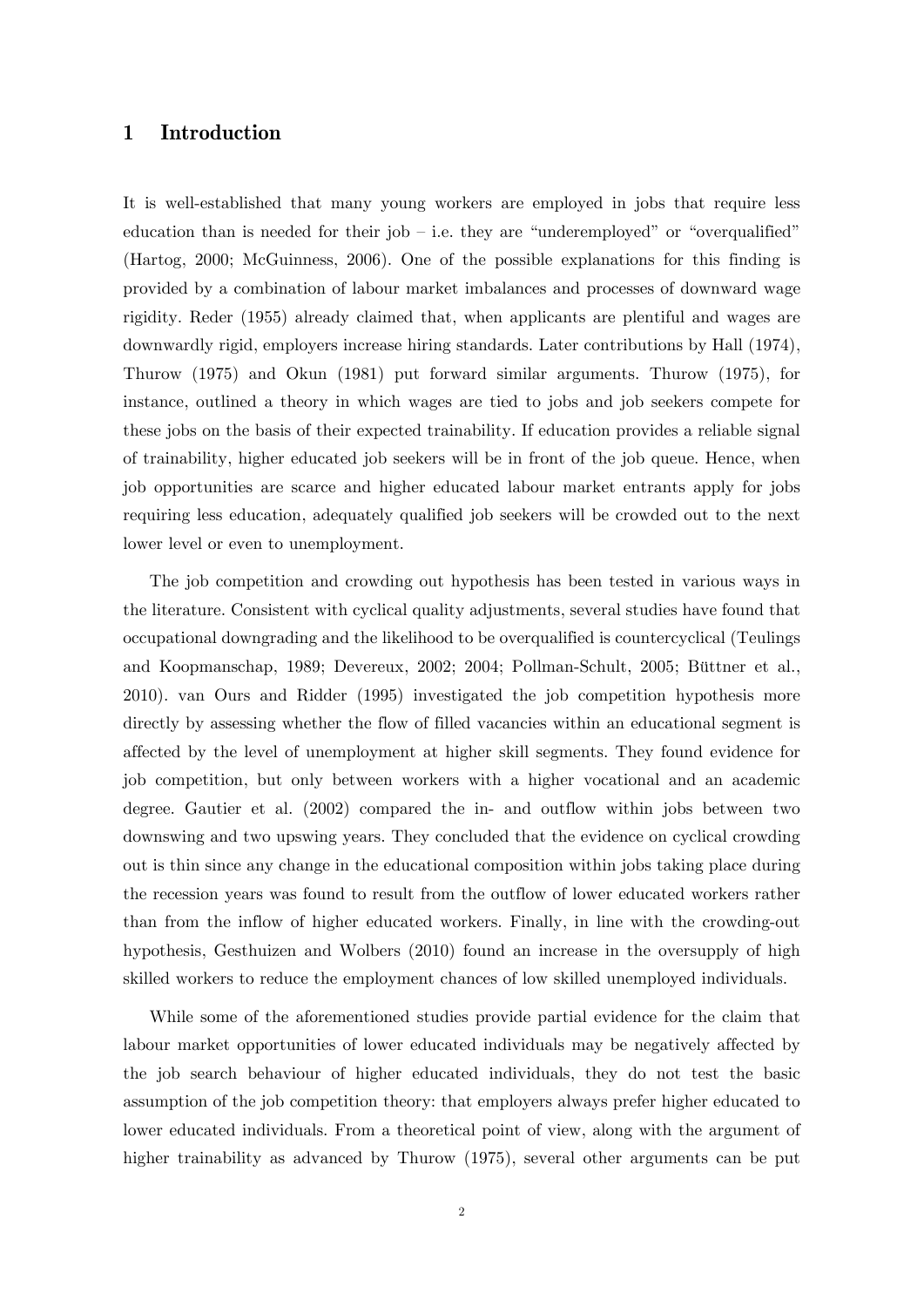forward why employers may prefer overqualified workers. First of all, their surplus of education may not only signal higher trainability, but also higher innate ability (Spence, 1973). Further, even if not fully utilised, the surplus of education may not be fully useless and still generate a small but significant effect on productivity. However, other arguments may make employers rather reluctant to hire overqualified workers. Overqualified workers are often found to be less satisfied with their jobs than their co-workers (Korpi and Tåhlin, 2009; Verhaest and Omey, 2009), probably resulting in lower performance than potentially can be achieved. Moreover, a few studies also found them to engage more often in on-thejob search and quitting behaviour than their colleagues (Tsang et al., 1991; Robst, 1995), thus resulting in lost recruitment and training costs. Further, by being prepared to apply for jobs below their level of education and not managing to find an adequate job, overqualified job seekers may just as well send negative signals towards employers (McCormick, 1990). Finally, as opposed to what was assumed by Thurow (1975), it is generally found that overqualified workers earn a small but significant wage bonus in comparison to their adequately but lower qualified counterparts (Hartog, 2000; Rubb, 2003; Korpi and Tåhlin, 2009). Hence, even if overqualified workers are more productive, this has to be traded off against the eventual wage bonus that has to be paid to them.

Only a few studies, all relying on experimental methods, have already investigated the hiring decisions of employers regarding overqualified and adequately qualified applicants in an empirical way. van Beek et al. (1997) conducted a stated preference experiment in which Dutch employers had to select job applicants with different attributes for lower-skilled jobs. While underqualified job seekers were found to be penalised in the selection process, the overqualified ones were not found to be treated differently from those being adequately qualified. More recently, Humburg and van der Velden (2015) conducted a similar experiment in nine European countries. Recruiters were asked to select university graduates for a typical junior position. On average, those with a PhD were found to have lower chances to be recruited while bachelor and master graduates were treated equally. However, it turned out that these results hided substantial heterogeneity, with recruiters in the UK having a preference for bachelor graduates and recruiters in several other countries, such as France and Germany, having a preference for master graduates.

In this paper, we provide further experimental evidence regarding employer preferences for overqualified versus adequately qualified applicants. We contribute in three main ways to the literature. First, rather than relying on a stated preference experiment, we are the first in this literature to leave the lab for the field. More concretely, we conduct a field experiment by sending fictitious applications of overqualified and adequately qualified graduates to real vacancies. Even if stated choice experiments are well-spread in social sciences, there is substantial discussion in the literature about the extent to which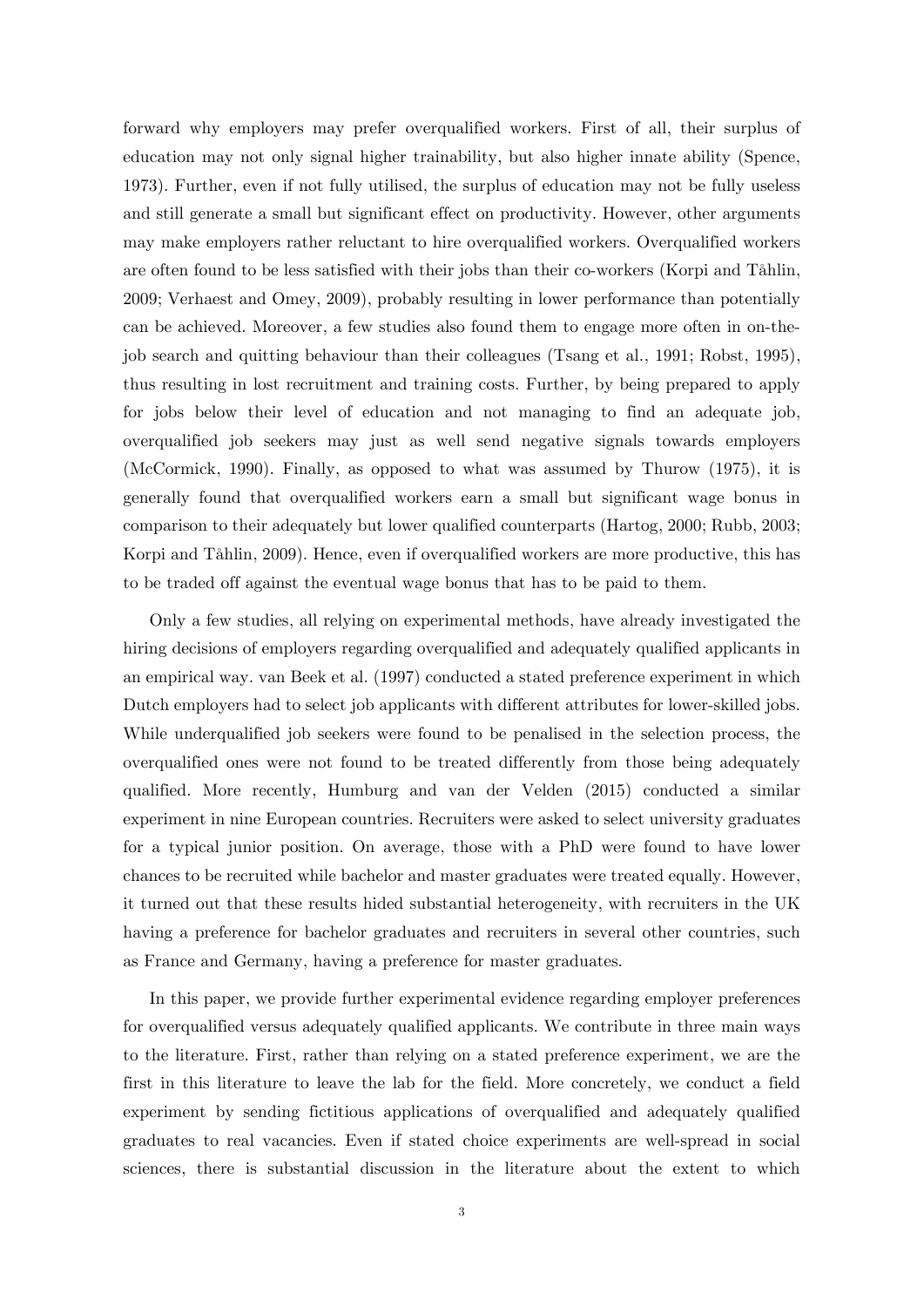hypothetical choices reflect real choices. At least, research indicates that even small differences in stated choice designs may generate substantial differences in performance (e.g., Neill et al., 1994; Hainmueller et al., 2015). By conducting a field experiment, we overcome this problem, i.e. we investigate real hiring behaviour.

As a second contribution, we investigate more profoundly to what extent hiring behaviour regarding overqualified and adequately qualified applicants depends on the specific labour market context. We hypothesise that overqualified applicants are more likely to be treated favourably when vacancies are easier to fill. When labour market tightness is low, recruiters can be more selective (cf. Baert et al., 2015). Further, the risk of reduced productivity and early job quitting by overqualified workers may be assessed to be lower when overqualified workers have less outside options. Moreover, this lack of outside options reduces the bargaining power of overqualified workers and may thus also reduce the wage bonus that has to be paid to them. The opposite may be true when vacancies are difficult to fill and job opportunities are abundant, with employers even being suspicious about individuals nevertheless being prepared to apply for jobs for which they are overqualified.

Finally, we also look at whether recruitment behaviour differs across different types of jobs and organisations. The productivity of overqualified workers is likely to differ across these dimensions. Mahy et al. (2015) for instance claim that overqualified workers are relatively more productive in high-tech jobs since their higher education may reduce the loss in productivity resulting from the introduction of new technologies. van der Meer and Wielers (1996) then again claim overqualified workers to be preferred when output is hard to measure, such as in the professional service sector. In this case, the qualifications of the employees might serve as a legitimation to the clients of the quality of the offered service. Apart from differences across types of activities, also differences between public and private organisations may be expected. Public organisations often have to adhere to strict recruitment rules, which may limit their ability to favour overqualified workers. Private firms, on the other hand, are more flexible to adapt their technologies to changes in labour supply and also have more opportunities to offer overqualified workers wage premiums and promotion opportunities (Dolton and Vignoles, 2000). We identify these potentially heterogeneous treatment effects across jobs and sectors by sending out our fictitious applications to vacancies for a strategically chosen set of different occupations.

We conduct our field experiment in the Belgian (Flemish) graduate labour market. We send out 1024 fictitious male job applications to real vacancies. These vacancies are for jobs requiring a bachelor degree and are situated within a broad range of fields of study. The applicants only differ by their highest obtained degree. One graduated a few months earlier with a bachelor degree, another one with a master degree. By monitoring the subsequent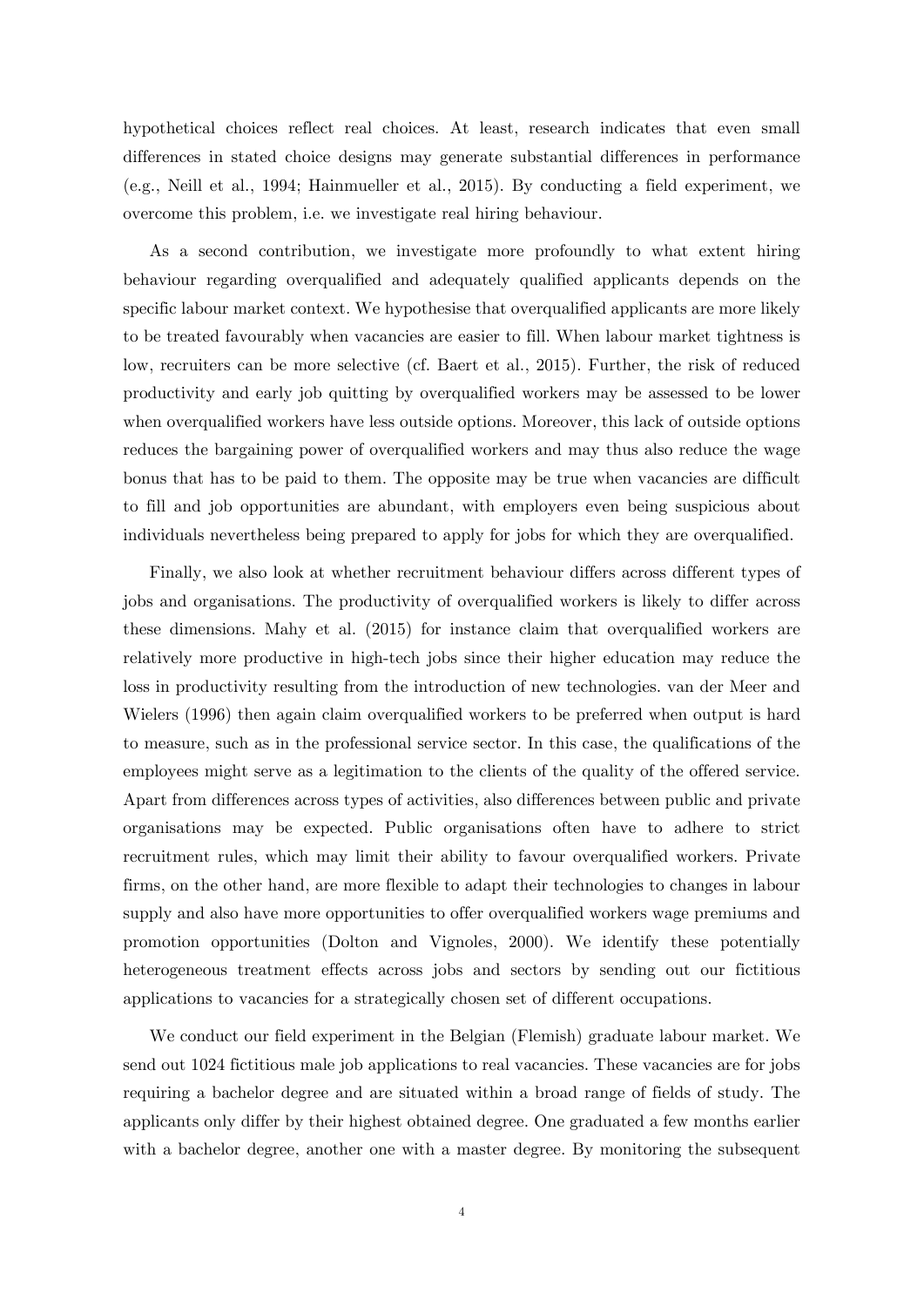call-back from the employer side, the preference for a graduate with a particular degree is identified.

### **2 Experiment**

#### **2.1 Correspondence Testing**

For our analysis, we rely on correspondence testing as initiated by Bertrand and Mullainathan (2004). Within this experimental framework, pairs of fictitious job applications, differing only by the attribute that is tested, are sent to real vacant jobs. By registering the subsequent call-back, unequal treatment based on this attribute can be identified. Since all the recruiter's decision making information is under control of the researcher, selection on unobservables is not an issue (Riach and Rich, 2002; Pager, 2007). While originally implemented to test for racial discrimination, correspondence experiments were also used to study the impact of previous labour market trajectory characteristics such as spells of unemployment (Eriksson and Rooth, 2014; Kroft et al., 2013) or experience as an overqualified or underemployed worker (Baert and Verhaest, 2014). However, only a few recent studies already used this framework to test for the signalling value of education related outcomes. As in our study, Nunley et al. (Forthcoming) and Drydakis (2015) sent applications to bachelor level jobs. However, focussing on college major, the role of internships and university reputation, they did not include (overqualified) master applicants in their design.

#### **2.2 Experimental Identities**

In line with the general correspondence testing framework, we sent duos of fictitious applications to real vacancies for starter jobs in Flanders, the Northern part of Belgium. One application was for a male graduate having obtained a few months earlier a bachelor degree (named the "bachelor applicant" hereafter) and another one for a male graduate having obtained a master degree at the same moment (named the "master applicant" hereafter). Both had completed their final degree in June 2014 and had become unemployed afterwards.

In Flanders, two different types of bachelor degrees can be obtained: a so-called professional bachelor degree, awarded by colleges ("hogescholen" in Dutch) and a so-called academic bachelor degree awarded by traditional universities. While the professional bachelor program is intended to prepare directly for the labour market, the academic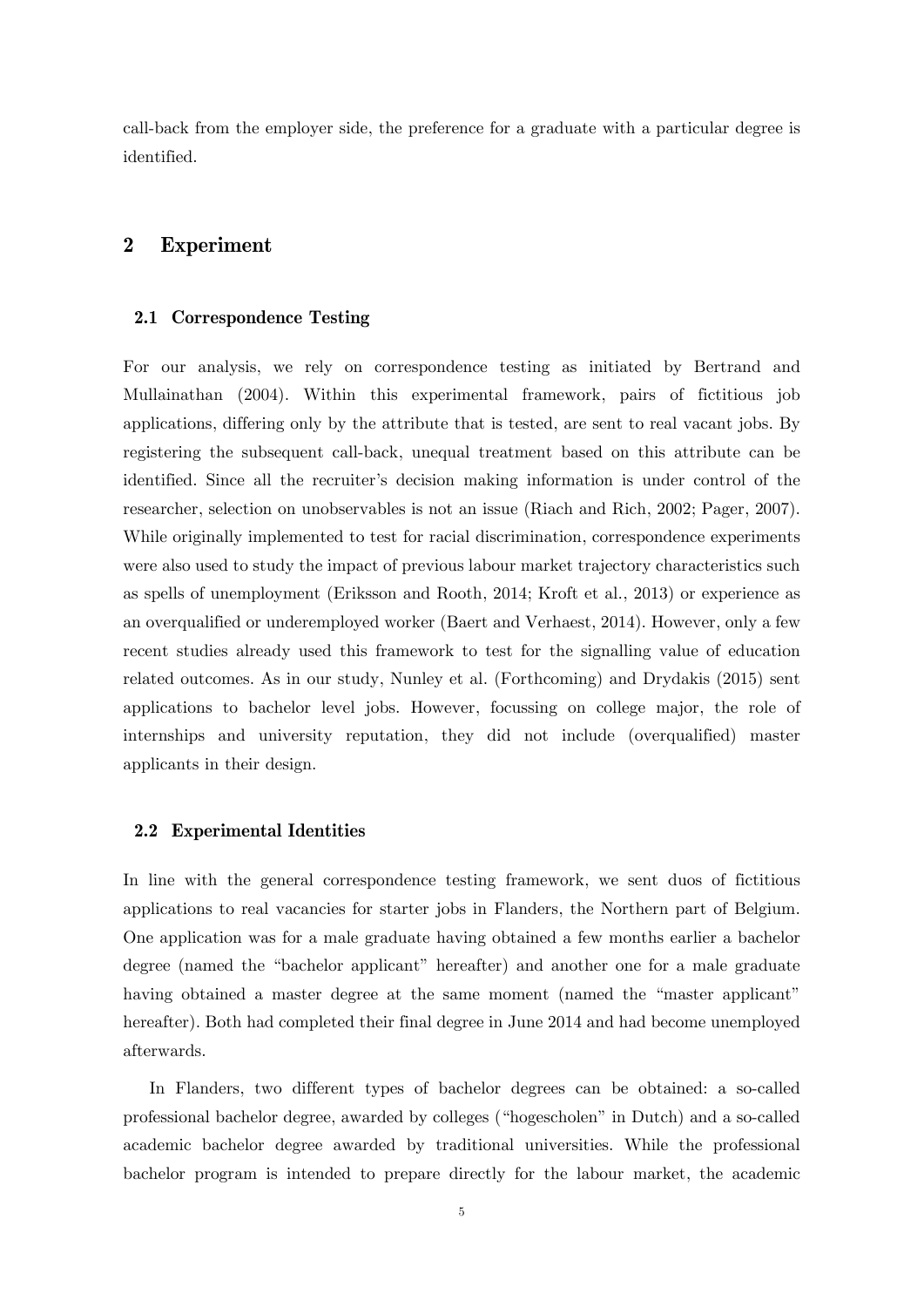bachelor program rather prepares for entrance into a master program. Master degrees are obtained by following one or more years of academic education and are only awarded by universities. Notwithstanding the fact that most of the master students enter their (master) program after having obtained an academic bachelor degree, a substantial number of students with a professional bachelor degree also proceed in a (related) master program. To be eligible for a master program, these students first have to follow a one-year so-called "bridging" program.

Given that an academic bachelor program intends to prepare for a master program rather than for the labour market, only a small minority enters the labour market immediately after having obtained such an academic bachelor degree.<sup>1</sup> Hence, we assumed the bachelor applicant in our study to have obtained his degree in college. Further, to maximise the comparability of the two applications, the master applicant in our study was assumed to have obtained the same bachelor degree at the same college two years earlier, after which he proceeded subsequently with a bridging and (one-year) master program.<sup>2</sup>

To further warrant comparability, two additional conditions were put forward regarding the college and university at which the applicants obtained their degree(s). First of all, we assumed both the bachelor and master degree to be obtained at a college and university that is part of the same so-called "university association". In Flanders, each college is obliged to be associated with one university. Such an association involves collaboration both in terms of education and research. Moreover, the university with which a college is associated is usually mentioned in all the college's official communication (e.g., in the college's logo), resulting in a high visibility to the broader public. Hence, there is unlikely to be a reputation mismatch between the colleges and the university that are part of the same association. Second, only colleges were selected that are located in the same urban agglomeration as the one of the university and the home residence of the fictitious applicant. Hence, the applications could not signal any difference in the applicants' attitude towards geographical mobility.

Given the aforementioned prerequisites, all applicants were assumed to have obtained their degree(s) at Ghent University or colleges associated with Ghent University and only at campuses located in the Ghent urban agglomeration. In terms of the number of students

-

<sup>1</sup> According to the Flemish Public Employment Service (VDAB, 2015), only 1,004 (3.1%) of all graduates entering the labour market in 2013 had an academic bachelor degree as opposed to 16,823 (51.4%) graduates with a professional bachelor degree and 14,864 (45.5%) graduates with an academic master degree.

<sup>&</sup>lt;sup>2</sup> During the academic year 2013–2014, 7,187 students participated in a bridging program at a Flemish university; during the same year, 20,214 students were inscribed for the first time in an academic bachelor program (Ministerie van Onderwijs en Vorming, 2015).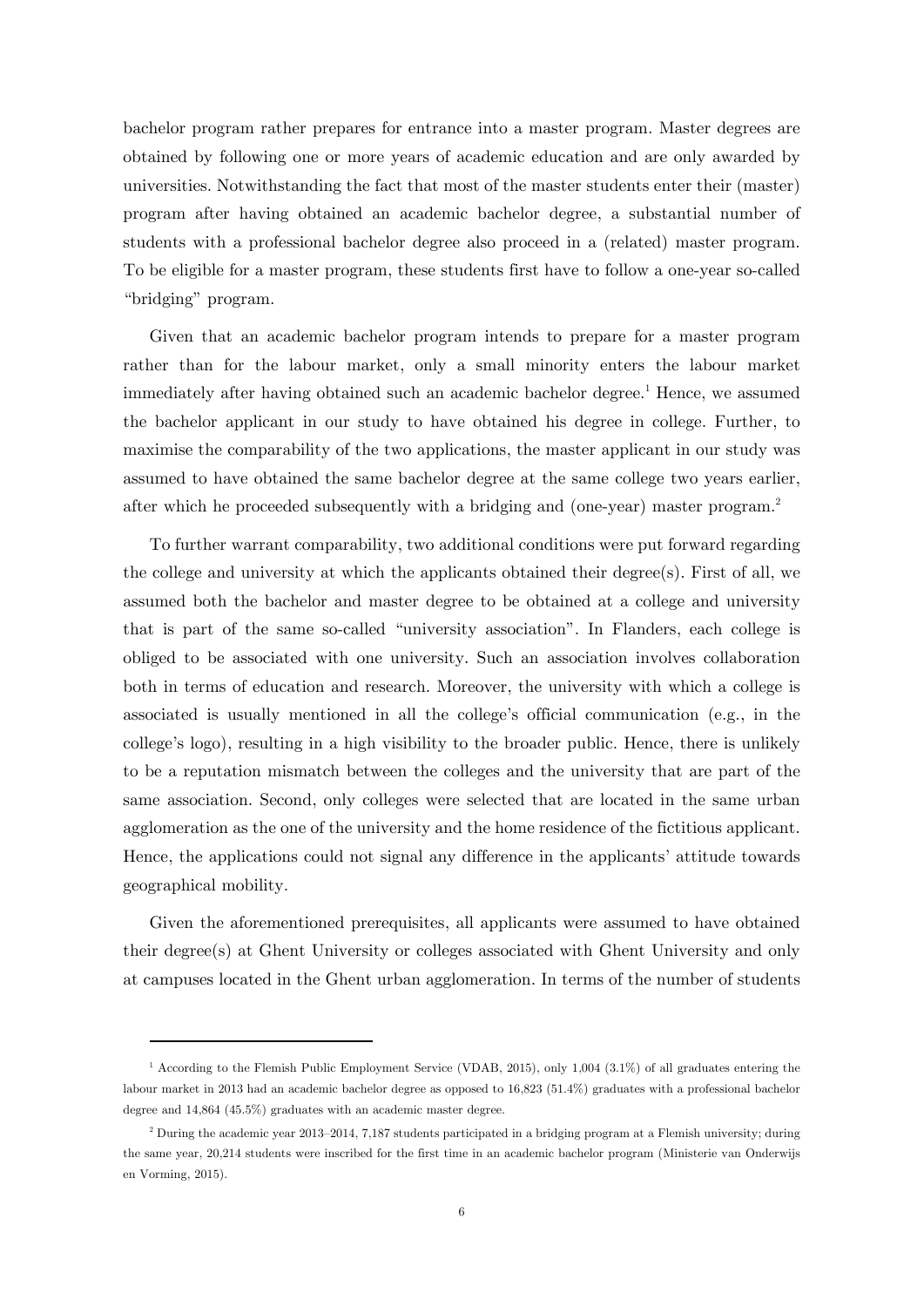in higher education, Ghent is ranked first among all Flemish cities (the city of Brussels excluded<sup>3</sup> and the Ghent University association is ranked second among all associations (five in total). In terms of population, Ghent is the second biggest city of Flanders (the city of Brussels excluded). Moreover, although Ghent is located at the Western side of the geographical centre of the region, the largest part of the Flemish territory (including Antwerp and Bruges, respectively the biggest and third biggest city of Flanders) as well as Brussels-Capital Region<sup>4</sup> can be reached within a reasonable travel time of one hour by car or public transport. This allows to apply for a majority of the vacant jobs being available for bachelor graduates in Flanders and Brussels-Capital Region.

For the fictitious applications sent, we selected bachelor programs conditional on the following four prerequisites: (A) such a program is being offered by one of the colleges associated with Ghent University and located in the Ghent agglomeration, (B) Ghent University offers a one-year master program that clearly matches in terms of content with this bachelor program offered by the college, (C) Ghent University offers a one-year bridging program allowing to enter the master program after having obtained this bachelor program, and (D) more than a few students participate in the concerned bridging program. The latter condition was added to ensure that employers perceive the bridging program not to be an uncommon way to obtain a particular master degree. These four conditions delivered a selection of bachelor and related master programs in the following five different domains: (1) Business and Communication Science, (2) Industrial Science and Engineering, (3) (Applied) Computer Science and Engineering, (4) Health Care and (5) Social Work and Pedagogy.<sup>5</sup> This broad range of domains guarantees that our outcomes are not specific for one particular field or occupational group. Moreover, it allows to differentiate between segments of the labour market that differ in the extent to which vacancies are easy or difficult to fill and between different sectors and organisations (cf. infra).

We assume that both applicants obtained their final degree during the same academic year (academic year 2013–2014) and did not experience any delay during their educational career. As a consequence, the master applicant is two years older (23 years) than the bachelor graduate (21 years) in our experiment. Alternative options, aimed to have applicants of the same age, would have been to add years of delay in education or additional years of unemployment in the resume of the bachelor applicant. However, two years of

-

<sup>&</sup>lt;sup>3</sup> A number of Flemish higher education institutions are located in the bilingual Brussels area. While Brussels ranks first in terms of the number of students in Belgium as a whole, this is largely due to participation in programs offered at colleges and universities of the French-speaking community.

<sup>4</sup> Belgium is a federal state consisting of the following three regions: Brussels-Capital Region, Flanders and Wallonia.

<sup>&</sup>lt;sup>5</sup> A complete list of all programs that are included in each domain can be found in Appendix A (Table A1).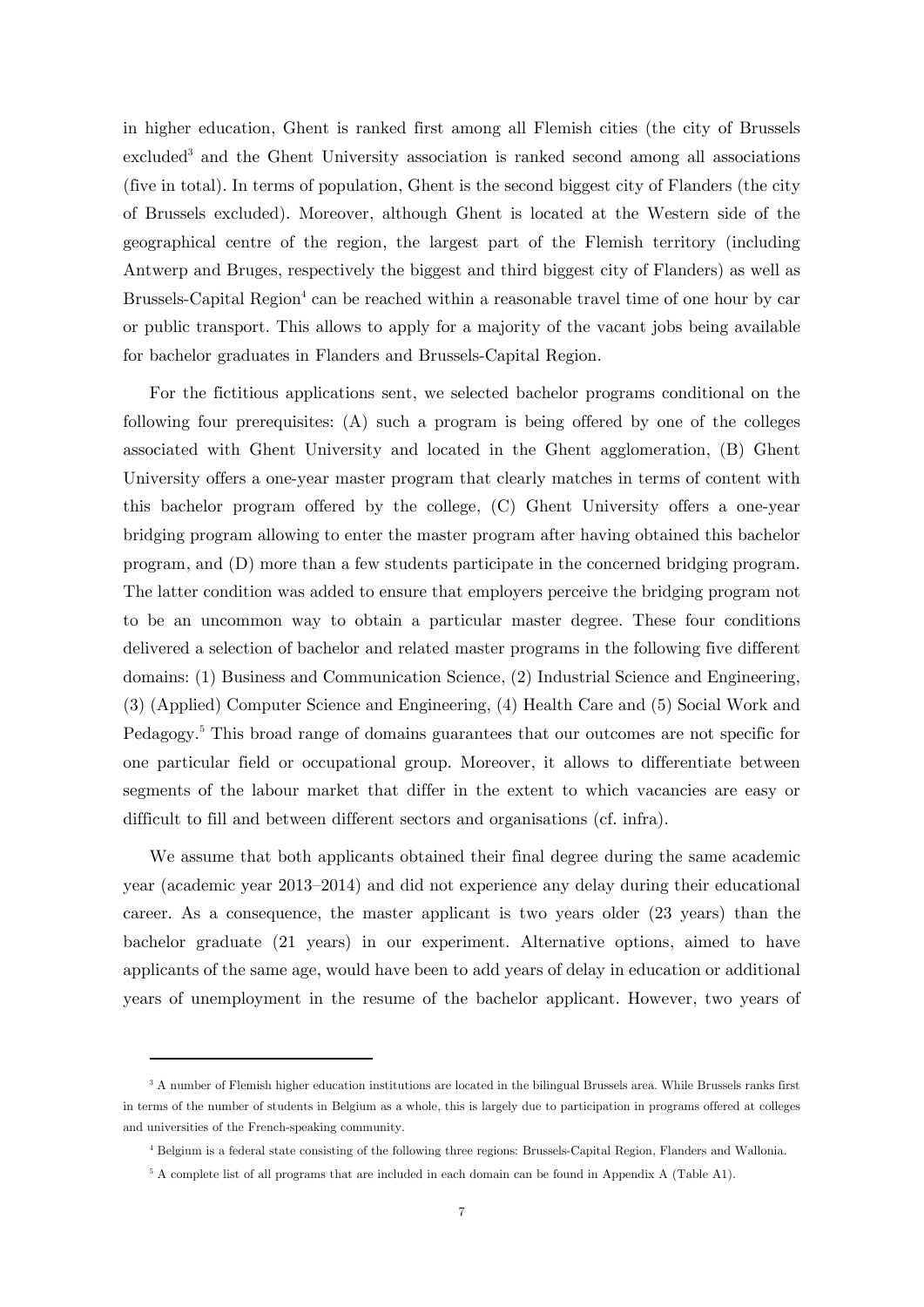unemployment or delay in education may generate strong negative signals towards employers. Hence, this would largely complicate the interpretation of the results of our experiment. While also age may matter as a selection criterion, the impact of an age of 21 instead of 23 is likely to be much smaller. Moreover, being older at labour market entry can be considered to be an inherent implication of the decision to obtain an additional master degree. Hence, when assessing the labour market effects of this decision, this age effect should be taken into account as well. We will turn back to this issue in the discussion section.

#### **2.3 Resume Templates**

-

For each of the combinations of bachelor and master programs that were selected, we constructed two different types of resumes and motivation letters (type A versus type B) matching the general requirements of starter jobs for individuals graduated from such a program. At the level of the program, all resumes and motivation letters were identical concerning all crucial characteristics. However, to avoid detection, type A resumes and cover letters differed from type B ones concerning lay-out and inessential particularities. All applicants were single males born and living in the Ghent urban agglomeration and had graduated from a high school with a standard reputation. Further, we added the following characteristics to the resumes: a common Flemish sounding name, an address with an existing street name but a non-existing house number in a middle-class neighbourhood, a mobile phone number, an email address from a commercial provider, a birth date, the Belgian nationality, comparable language and computer skills,<sup>6</sup> a driving licence, one or two sports activities, one or two practised socio-cultural activities and experience in two different student jobs without much relevance for the bachelor level jobs (e.g., student work as a shop assistant). Finally, each type of resume also mentioned a few similar subjectively assessed personal qualities (e.g., the applicant claimed that he was a flexible and communicative person). The motivation letters mentioned the job title for which one was applying, expressed one's interest in the job and highlighted (in a different wording) a number of aspects also mentioned in the resume.

For both types of resumes and cover letters, two versions were created only differing in whether it concerned a bachelor applicant or a master applicant. In total, we thus created four different resumes and cover letters for each program (type A-bachelor, type A-master,

<sup>6</sup> For most of the programs, these include standard computer skills such as the ability to work with Microsoft Office software. For particular programs, such as programs in computer science or electronics, also more specialised computer skills were added for both application types.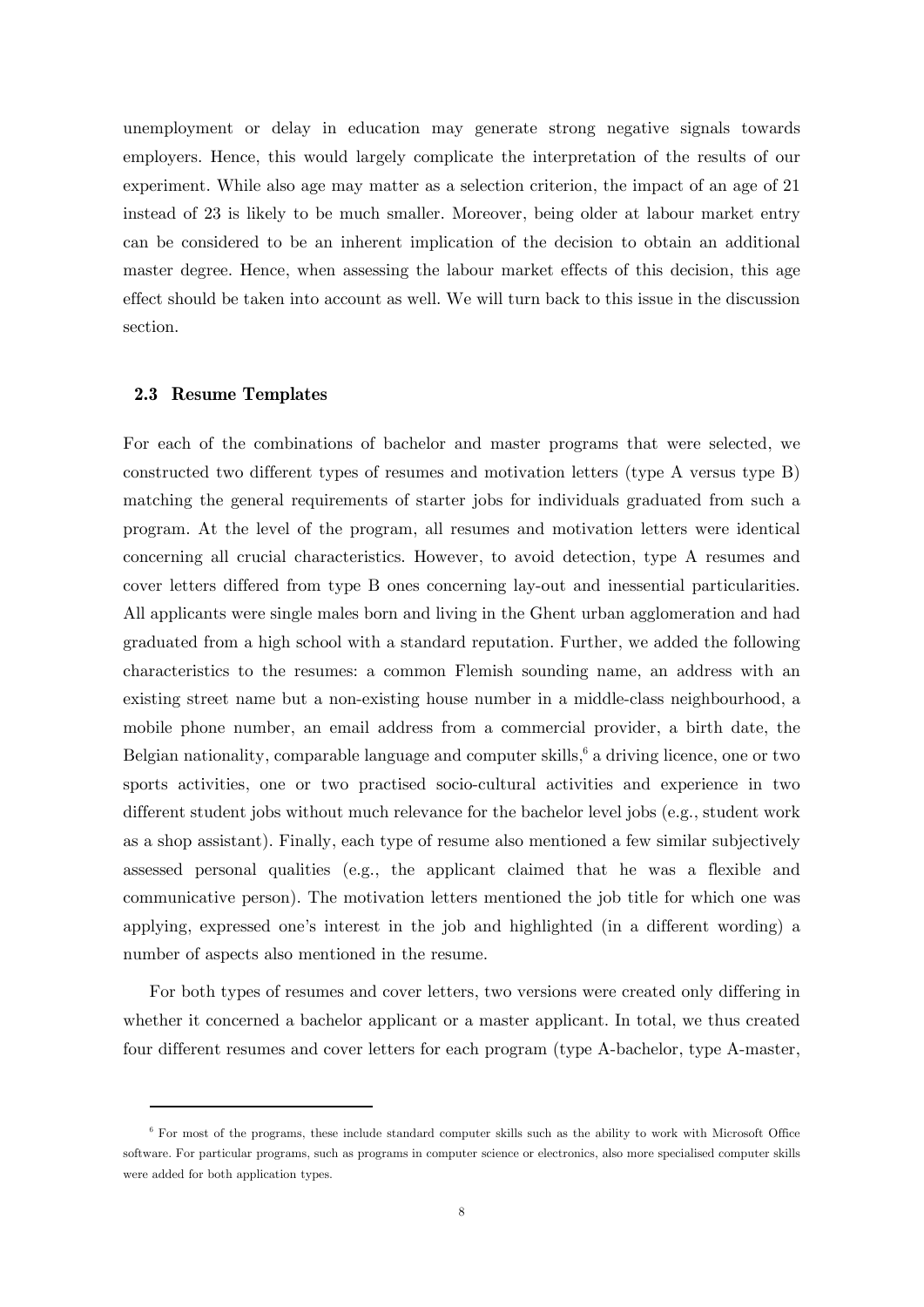type B-bachelor and type B-master). In the motivation letter, two sentences were added revealing one's final degree and its main characteristics.<sup>7</sup> In the resume, we added information on the full higher education career, consisting of the year(s) of participation, the name(s) of the college (and university), and the name(s) of the program(s). To avoid detection, slightly different wordings were used for resumes of type A and those of type B. The resumes and motivation letters are available upon request.

#### **2.4 Selected Job Openings**

-

Our experiment was conducted between November 2014 and April 2015. During this period, we selected and applied for vacancies from the online database of the Flemish Public Employment Agency. We confined ourselves to vacancies for starter jobs with a bachelor degree in one of the selected programs as minimum requirement to be hired.<sup>8</sup> To avoid selecting master level jobs for which additional work experience could serve as a substitute for a master degree, we further restricted our experiment to vacancies for which work experience was not a necessary prerequisite.<sup>9</sup> Further, we only applied for jobs in Flanders and Brussels-Capital Region located in districts within a reasonable distance from Ghent (maximum one hour travelling distance by car). Finally, we selected no more than one job from the same employer or organisation to avoid detection. In total, we were able to select 512 vacancies. The division across educational domains was as follows: 152 vacancies were for graduates with a degree in Business and Communication Science, 90 vacancies for graduates in Industrial Sciences and Engineering, 52 vacancies for graduates in (Applied)

<sup>&</sup>lt;sup>7</sup> As an example, we provide the sentences for graduates from programs in accountancy and taxation (domain business and communication science). For the bachelor version of the type A motivation letter we mentioned: "As a recently graduated bachelor in business management, with a specialisation in accountancy and taxation, I find this job an attractive challenge. In my bachelor education at college, I acquired valuable and relevant knowledge that will be useful in a job as [job title as mentioned in vacancy]." For the bachelor version of the type B motivation letter we mentioned: "In June, I obtained my diploma of bachelor in Business Management, option Accountancy-Taxation. This professional program allows me to put relevant knowledge into practice." For the master version of the type A motivation letter: "As a recently graduated master in business administration, with a specialisation in accountancy and taxation, I find this job an attractive challenge. Both in my bachelor education at college and my master education at university, I acquired valuable and relevant knowledge that will be useful in a job as [job title as mentioned in vacancy]." Lastly, for the master version of the type B motivation letter: "After first having participated in a professional bachelor program, I obtained in June my diploma of master in Business Administration, option Accountancy and Taxation. This combination allows me to connect practice with the most recent scientific knowledge."

<sup>&</sup>lt;sup>8</sup> Also vacancies that explicitly mentioned to be open to both bachelor and master degree graduates were selected since the bachelor degree is the minimum requirement to be selected (cf. infra).

<sup>&</sup>lt;sup>9</sup> The search interface of the Public Employment Agency allowed to select vacancies for which work experience was not a prerequisite to apply for the job. Nonetheless, many of these vacancies indicated in the description that work experience would be considered to be a plus. These vacancies were selected unless it was explicitly mentioned that work experience was a necessary prerequisite.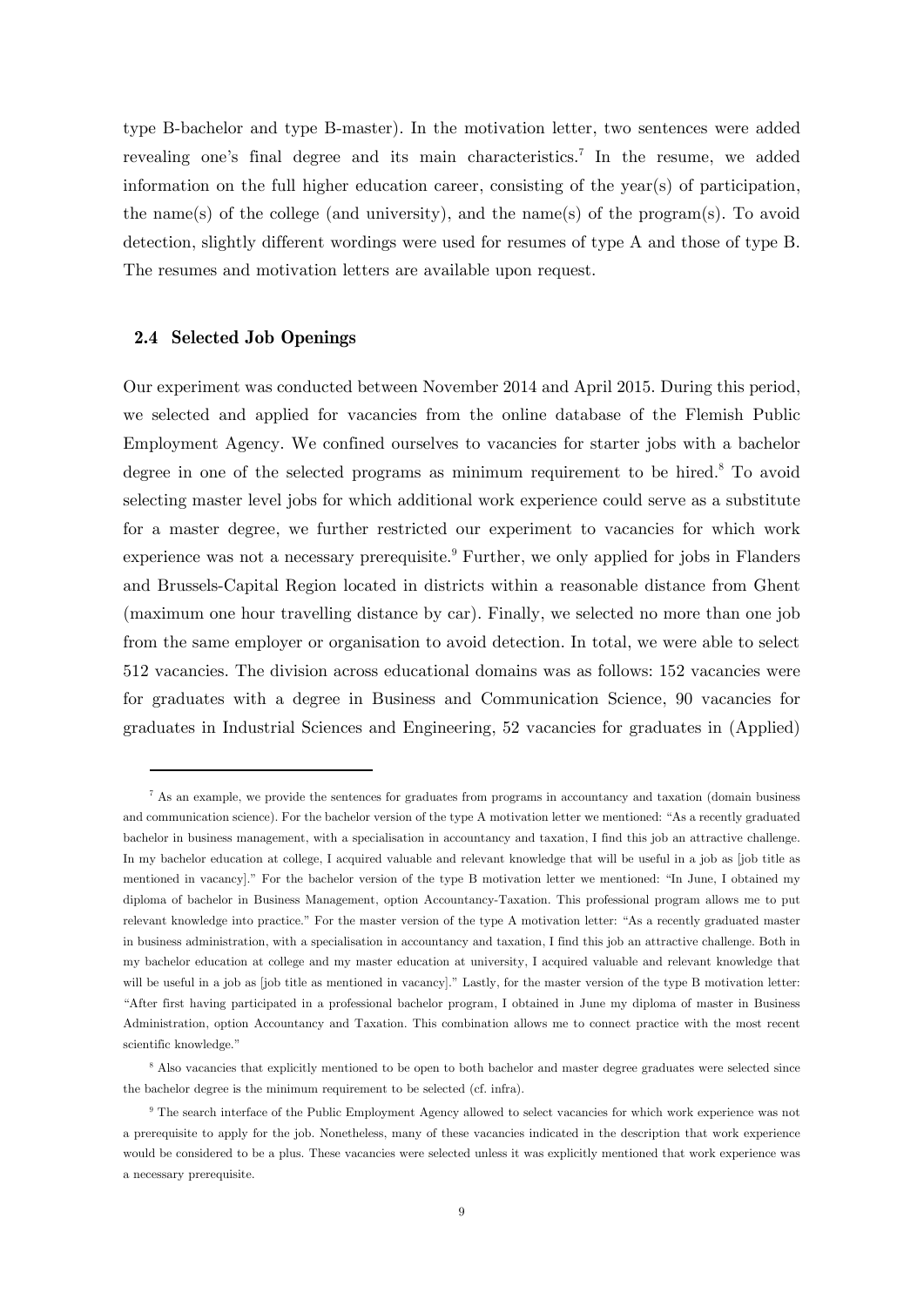Computer Science and Engineering, 120 vacancies for graduates in Health Care and 92 vacancies for graduates in Social Work and Pedagogy.

Given that vacancies were selected with a bachelor degree as minimum requirement to be hired, the bachelor (master) applicant was thus adequately qualified (overqualified) for the job. We deliberately chose the term "overqualification" instead of "overeducation" since we rely on minimum hiring requirements. With overeducation, we rather refer to a discrepancy between one's education and the education required to *perform* the job (cf. Hartog, 2000; Dolton and Silles, 2003). While it is not unusual to measure overeducation relying on hiring requirements as well, a number of studies have shown that the minimal required level to get a job not always coincides with the level required to do this job (Dolton and Silles, 2003; Verhaest and Omey, 2006). This may be attributed to two different factors. One reason may be that employers adapt the hiring requirements specified in the vacancy in response to an oversupply or undersupply of job seekers. Another explanation may be that hiring requirements adapt with some delay to structural changes in the skills that are required. A recent study by Hershbein and Kahn (2015) suggests the latter explanation to be dominant. They found a substantial increase in hiring requirements during the great recession without any reversion afterwards. Hence, it seems that, during recessions, employers take the opportunity to restructure their workforce towards the skill needs resulting from technological changes. Given that our experiment was conducted in the aftermath of the great recession, this interpretation would imply that hiring requirements of the selected job postings largely aligned with education required for doing the job. If so, our results can also be interpreted in terms of differences in hiring chances between adequately educated and overeducated applicants for vacant jobs.

#### **2.5 Application Procedure and Call-Back Registration**

To each suitable vacancy, two applications were sent, one for a bachelor applicant and another one for a master applicant, thus resulting in a total of 1024 applications. To avoid detection, one type A application was always combined with one type B application. This results in two possible combinations (type A-bachelor combined with type B-master or type B-bachelor combined with type A-master). We balanced the use of these combinations within each educational domain. Hence, eventual differences in outcomes between bachelor and master applicants cannot be attributed to any differences in details between type A and type B resumes and motivation letters. The aforementioned combinations were sent to employers each time with one or two working days in between. To avoid any order effects, we alternated regarding the application (bachelor versus master and type A versus type B) that was sent first. We always applied relying on the resume and motivation letter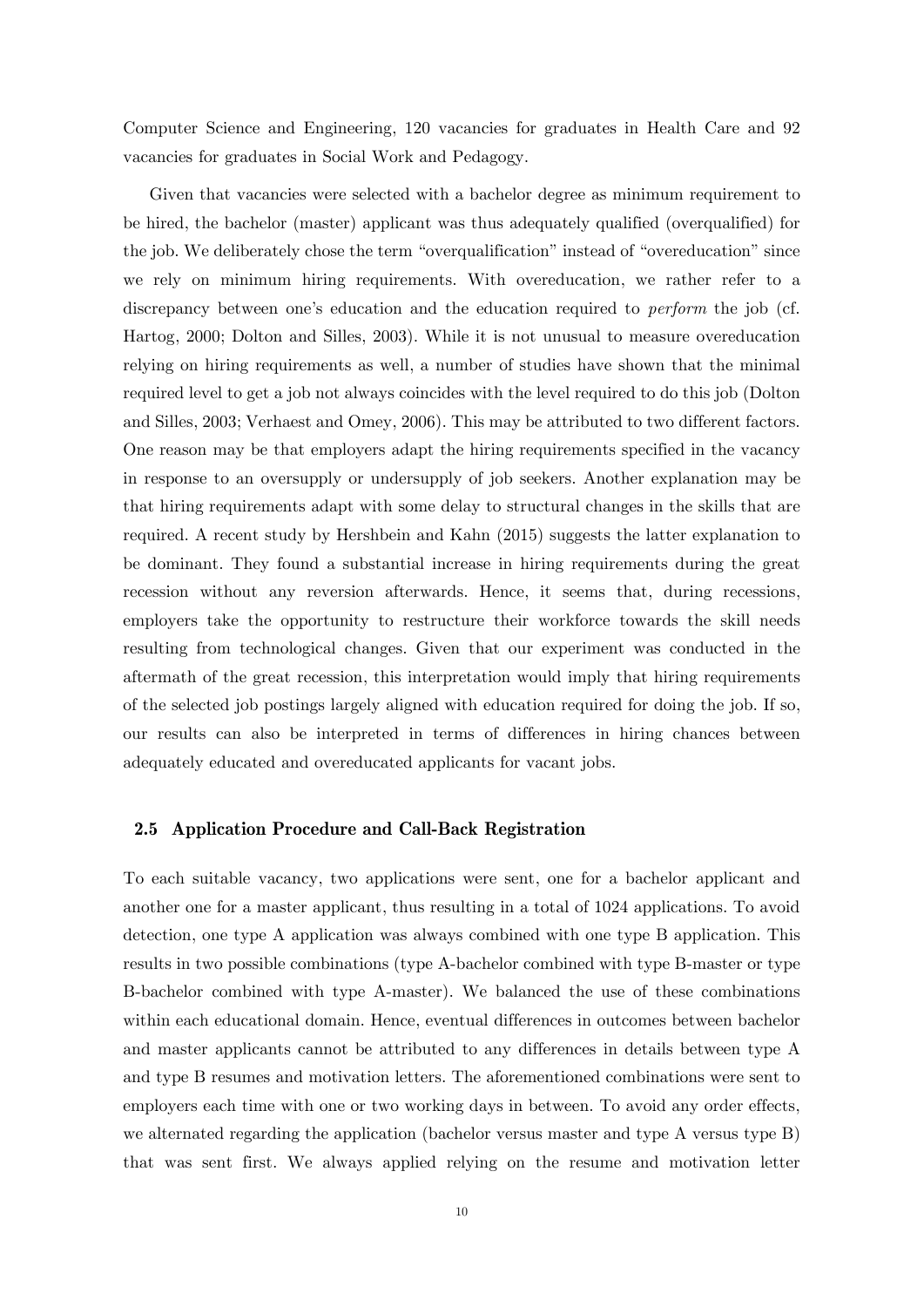mentioning the bachelor (and linked master) program that matched the one requested by the employer. $10$ 

We collected call-backs from the employers by means of email or mobile phone voicemail. The exact content of the responses was registered for each call-back and is available upon request. Right after collecting a positive reaction, we replied to the employers by means of an email in which the offer was declined. This should have minimised any inconvenience to the firm. Eventual responses received beyond 30 days after sending out the resume were always considered to be negative.

We apply two definitions of positive reactions in our analysis: positive call-back sensu stricto and positive call-back sensu lato. With a positive call-back sensu stricto, we mean that the applicant got an invitation for a face-to-face job interview. With positive call-back sensu lato, we also include all other positive (interested) reactions such as the request to call back the employer or to provide more information about particular aspects of the resume or motivation letter.

#### **2.6 Variation in Characteristics of the Vacancies**

-

In our analysis, we subdivide the call-back registered depending on the characteristics of the tested vacancies. A first series of these vacancy characteristics are related to the content of the job and the type of the firm. First, we subdivide the sample on the basis of the educational domain (see Section 2.2) that is required for the job. Second, we look at differences across sectors of activity. To retrieve the sector of the firm, we relied on the information in the vacancy regarding the name and address of the recruiting firm. NACE sectoral codes of the main activities for each firm were obtained from the website of the ministry of economic affairs based on this name and address. For our analysis, we grouped these codes into the following five sectoral domains: (1) Manufacturing, Energy and Construction, (2) Wholesale, Retail, Catering, Transport and Communication, (3) Finance, Insurance and Intellectual Services, (4) Public Administration, Education, Culture and Membership Organisations, and (5) Health Care and Social Work Activities.<sup>11</sup> Third, we differentiate between private and public organisations. Public organisations are defined as

<sup>&</sup>lt;sup>10</sup> In the case more than one of the selected programs were mentioned or in the case no details were provided regarding the requested specialisation (e.g., if the vacancy specified that a "bachelor in nursing" was required without mentioning further details), we selected the one matching most closely the job title.

<sup>&</sup>lt;sup>11</sup> Since for some firms more than one main activity was mentioned, some of them are categorised in more than one sectoral domain. In case more than three main activities were mentioned, we selected only the three most important activities. Activities of minor importance to the firm were not taken into account. For this assessment, we also relied on external sources such as the webpage of the firm.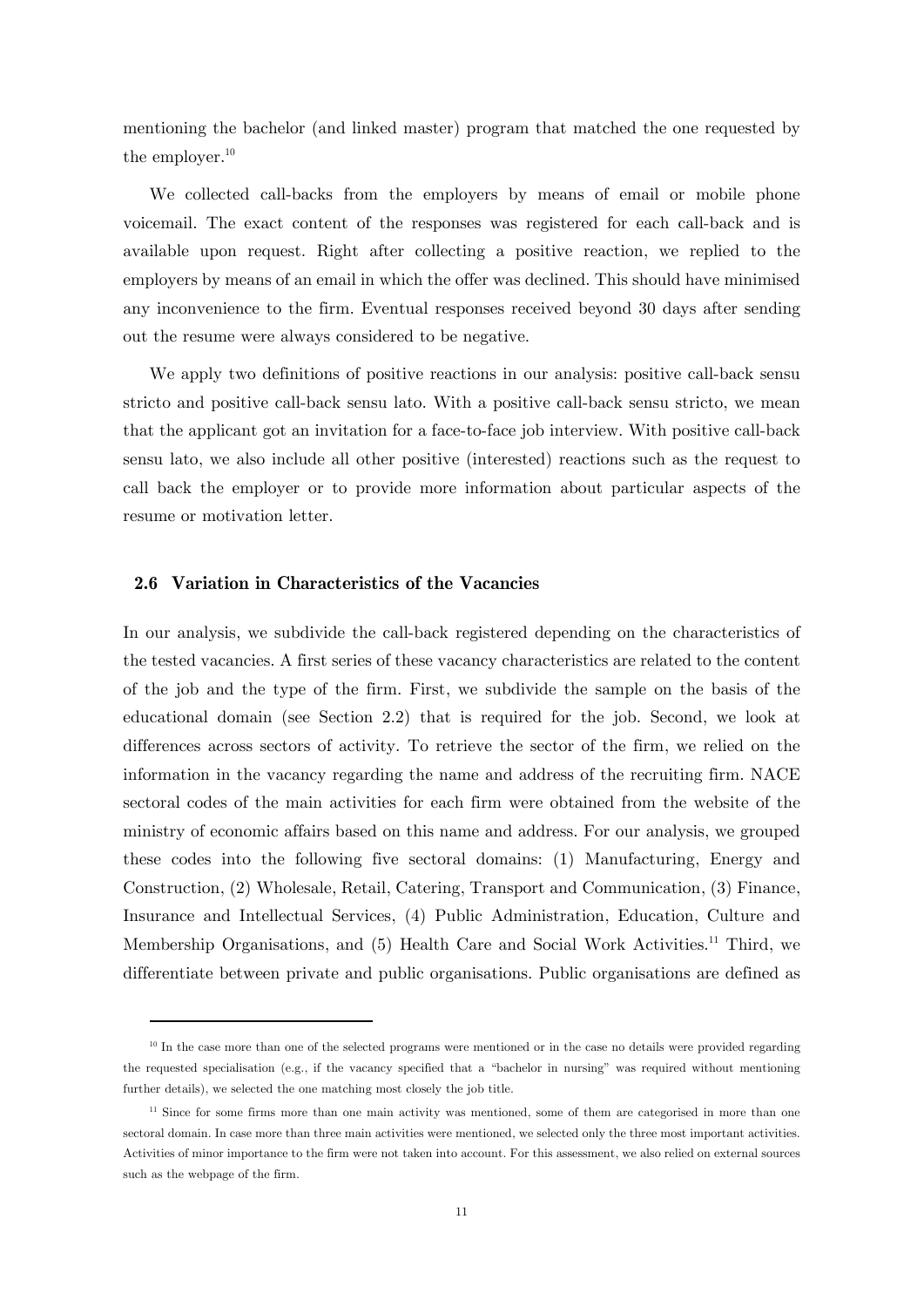organisations either being directly controlled by a political authority or being predominantly publicly financed.12

Further, we will also look at heterogeneous treatment effects by the importance of the demand and supply conditions by differentiating between bottleneck vacancies and other vacancies. For this, we matched each vacancy with an occupation in the occupational classification of the Flemish Public Employment Agency. For each occupation, each year this agency assesses whether there are quantitative bottlenecks, qualitative bottlenecks or no bottlenecks. Quantitative bottleneck occupations are occupations with difficulties to fill vacancies because of pure quantitative shortages of applicants. Qualitative bottleneck occupations are occupations with difficulties to fill vacancies not just because a lack of applicants but because the "quality" (i.e. skills) of the applicants is not sufficient. As mentioned in the introduction, we expect the hiring chances of master graduates to be relatively less favourable in the case of quantitative bottlenecks. Regarding qualitative bottlenecks, however, we expect them to have relatively more favourable invitation rates since their additional degree may reduce the problem of insufficient skills.

Finally, we split up the experimental data depending on a number of characteristics of the vacancy that reveal some more information about the specific aspirations of the employer in the context of the posted job. First, even if we only selected vacancies for which work experience was not a prerequisite to apply, it was sometimes mentioned that some work experience was nonetheless a plus point. We might expect master degrees to have an advantage for these vacancies since a master degree may act as a substitute for lack of work experience. Second, part of the vacancies explicitly mentioned that the job was open to both bachelor and master graduates. Evidently, we expect the invitation rates for master (bachelor) graduates to be relatively more (less) favourable for these vacancies than for vacancies only mentioning a bachelor degree as requirement.

#### **2.7 Research Limitations**

-

We end this method section with a number of limitations related to our experimental design that were not already mentioned before. For an extended discussion about the ethical aspects of our method, we refer to Riach and Rich (2004).

A major limitation of our research design is its focus on a rather specific labour market outcome, i.e. the invitation for a first job interview. Since we confine ourselves to the first

 $12$  Our motivation to categorise the latter as belonging to the public sector is that they are likely to be, to a large extent, "constrained by public authority" (cf. Bozeman, 1987).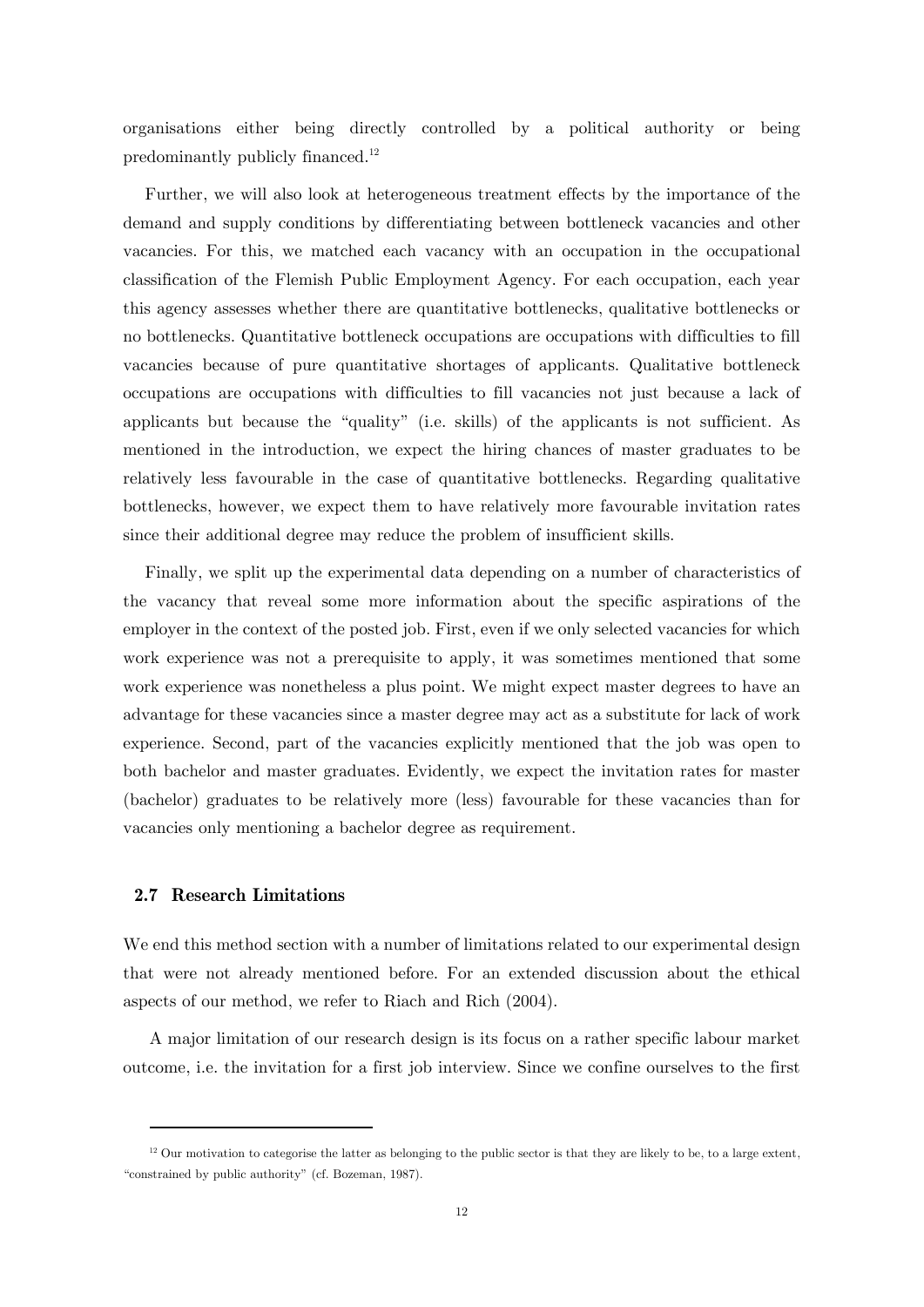stage of the recruitment process, our analysis does not deliver direct information about differences in job finding rates. Nonetheless, research indicated that invitations for first job interviews are a decisive factor for chances to be finally hired (Cédiey et al., 2008). Moreover, alternatives to overcome this problem, such as audit tests in which actors participate in job invitations, are costly and have been criticised for several (methodological) reasons (Heckman and Siegelman, 1993; Riach and Rich, 2002). For instance, actors may consciously or unconsciously adjust their behaviour according to their own beliefs regarding determinants of labour market success.

Related to this first limitation, we only focus on the first job of graduates. As a consequence, our results cannot simply be translated to later stages in the career. It can be expected that differences in educational careers are less important for older workers than for younger ones, because differences in previous labour market careers may matter more for experienced job candidates. Nonetheless, bad labour starts are consistently found to have a persistent impact on future labour market outcomes (e.g., Gregg, 2001; Mroz and Savage, 2006). As such, focussing on first jobs is defendable. Moreover, this focus also has a main practical advantage when conducting correspondence experiments. When designing resumes for older workers, much more information has to be taken into account and a much larger diversity in profiles is possible. This complicates the development of resumes that are equivalent and also reduces the generalisability of the results.

Finally, even if the generalisability of the conclusions may be less problematic when focusing on young workers than on older ones, full representativity cannot be achieved. We only focus on male applicants with a degree within a strict set of domains and only apply for a particular set of jobs posted at the Flemish Public Employment Agency. This problem is inherent to the experimental framework and is traded-off against the benefit of resolving the endogeneity of educational choices with respect to labour market success. Nonetheless, as mentioned before, we tried to minimise the problem by focussing on a broad range of programs preparing for largely different occupations and sectors of employment.

#### **3 Results**

#### **3.1 Bivariate Analysis**

Table 1 and 2 report the positive call-back rates for both types of graduates, respectively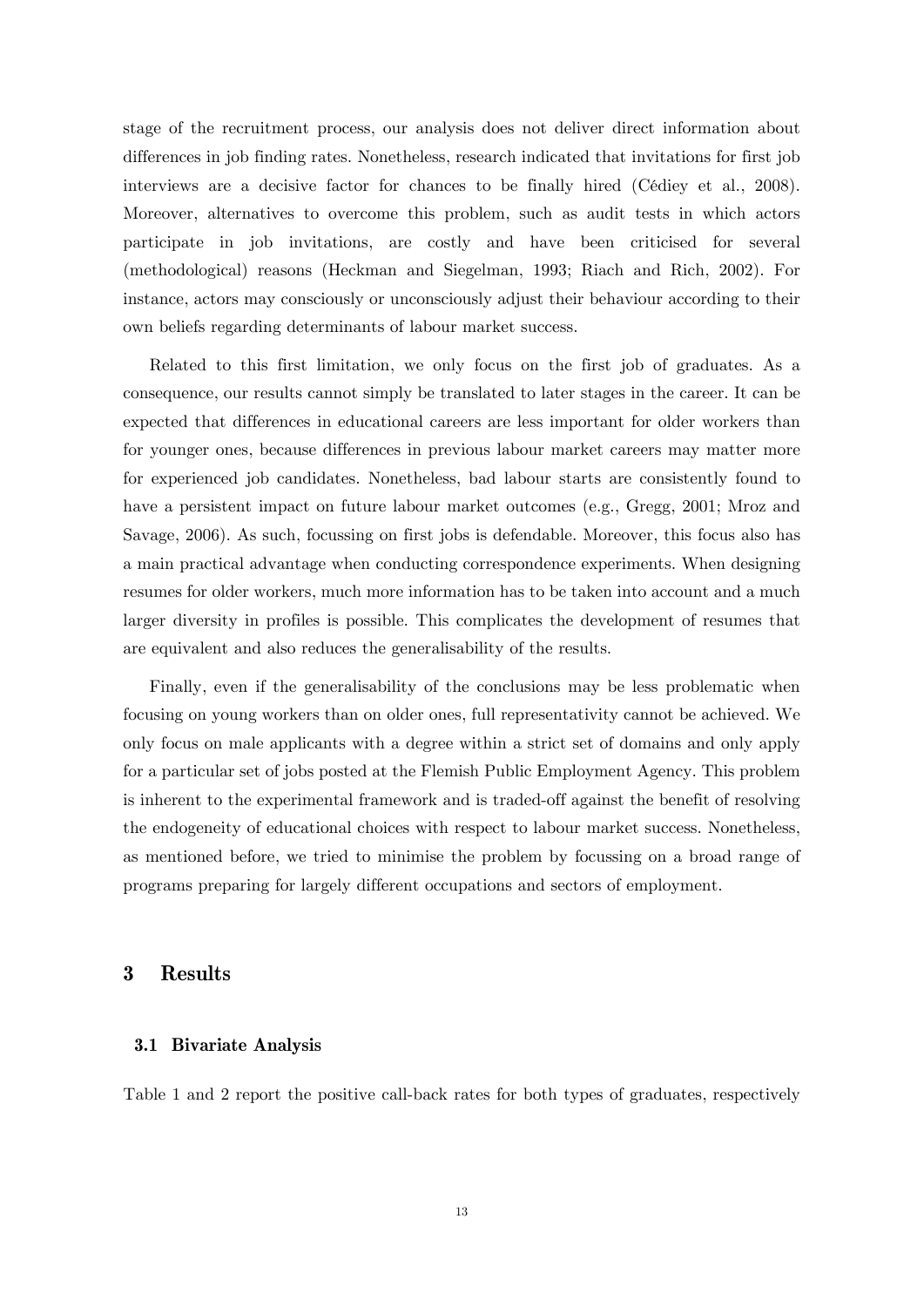defined in the strict sense and the broad sense.<sup>13</sup> On the basis of the overall sample (Table 1, row 1), we find that master graduates get 20.5% immediate invitations for a job interview compared to only 17.2% invitations for bachelor graduates. The ratio of these call-back rates is 1.193 indicating that master candidates get 19.3% more invitations for a job interview (column (4)). This call-back ratio is significantly different from 1 at the 5% level. When defined in the broad sense, call-back rates are 38.3% and 34.4% for master and bachelor graduates respectively, resulting in a call-back ratio of 1.114 (Table 2). Also this ratio is statistically significantly different from 1. On the basis of the overall sample, we can thus safely conclude that master graduates are treated more favourable than bachelors for jobs requiring a bachelor degree. In other words, these overall statistics seem to support a role for employer preferences underlying job competition and crowding out in the labour market.

#### <**Table 1 about here**>

Next, we split up the overall sample depending on the educational domain required for the job (row 2). Conversely to what is found for the overall sample, we do find a lower callback rate for masters than for bachelors in the case of Business and Communication Science. However, the call-back ratio is not statistically significantly different from 1. For the other required educational domains, call-back rates are always higher for master graduates than for bachelor graduates. For Computer Science and Engineering these differences are statistically significant at the 10% significance level relying on both definitions of positive call-back. In the case of Industrial Science and Engineering, only the sensu stricto definition reveals significant differences. For Health Care and Social Work and Pedagogy, conversely, only the call-back ratio sensu lato is significantly different from 1.

#### <**Table 2 about here**>

Also across sectors and types of organisations (row 3 and 4), we observe higher call-back rates for master graduates in comparison to bachelor graduates. However, the call-back ratios are not statistically different from 1 for the Wholesale, Retail, Catering, Transport and Communication sectors and for the Public Administration, Education, Culture and Membership Organisations sectors. The Health Care and Social Work Activities sector then again delivers a significantly higher positive call-back rate for the master graduates than for bachelor graduates on the basis of both definitions. For the Manufacturing, Energy and Construction sectors and for the Finance, Insurance and Intellectual Services sectors, outcomes are not consistent across the two definitions. While both sectors experience significantly higher job invitation rates for masters than for bachelors, no evidence is found

-

<sup>&</sup>lt;sup>13</sup> Frequencies are reported in Appendix A (Table A2 and A3).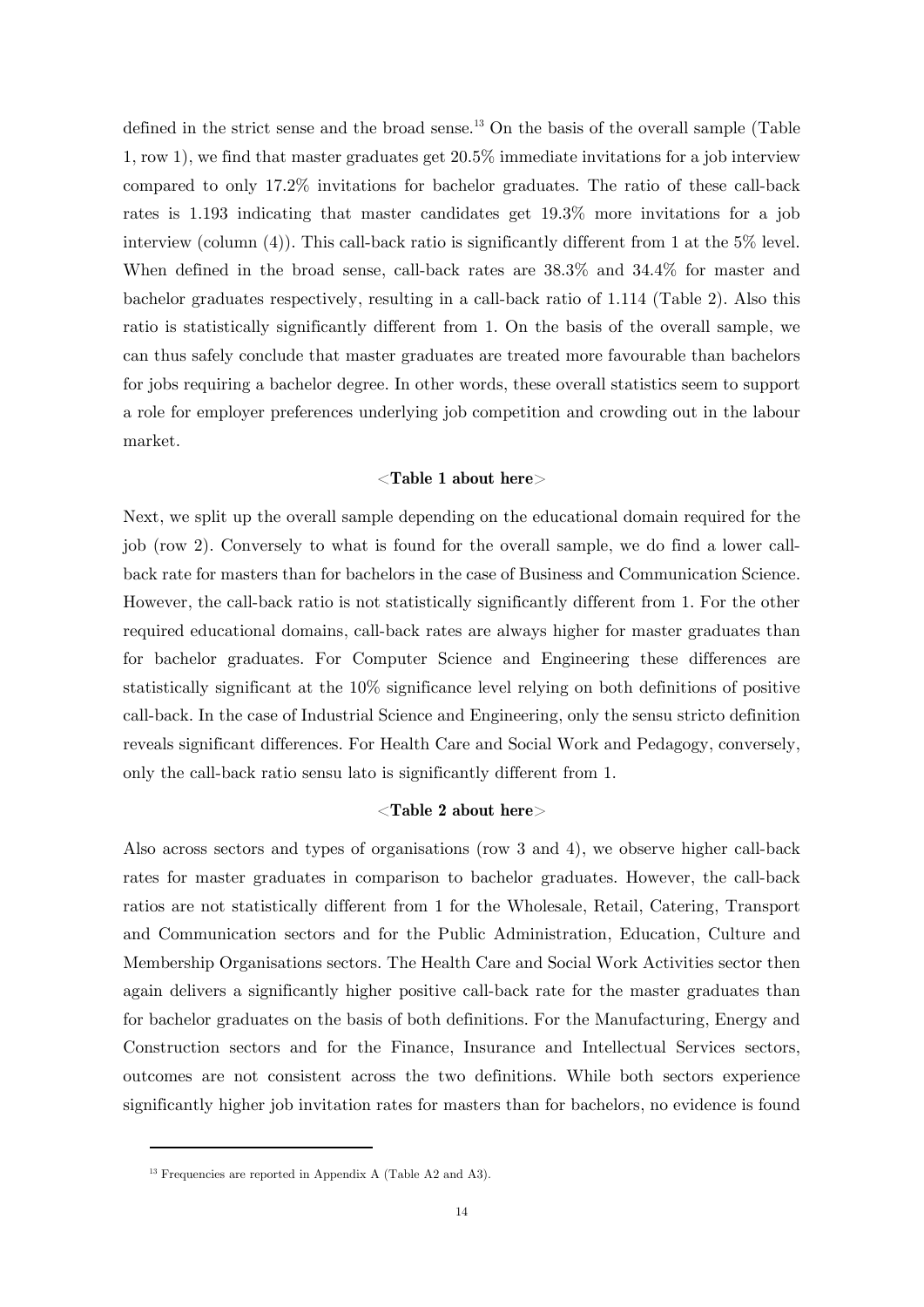on statistical significant differences in overall positive call-back rates. Finally, also the outcomes across public and private organisations are not consistent. In line with expectations, we do find significantly higher job invitation rates for masters when applying for jobs at private organisations but not when applying for jobs at public organisations. However, the opposite conclusion is suggested when relying on the positive call-back sensu lato indicator.

Next, we look at whether recruitment behaviour depends on the bottleneck status of the vacancy. In the case of quantitative bottleneck vacancies, master graduates are found to be 28.3% more likely to be invited for a job interview than bachelor graduates (Table 1, column 4). The overall positive call-back is 23.7% higher for master than for bachelor applicants (Table 2, column 4) for these vacancies. In both cases, the call-back ratio is statistically different from 1 if evaluated at the 1% significance level. Alternatively, for occupations with qualitative or no bottlenecks, call-back ratios are close to 1. These outcomes are contradictory to what was expected. We turn back to this in the discussion section.

Finally, we breakdown the experimental data depending on whether the vacancy mentioned that some work experience was a plus point (row 6) and on whether it was explicitly stated that the job was open to both bachelor and master graduates (row 7). We expected a master degree to serve as a substitute for lack of work experience, but this is not what we find. On the contrary, having a master degree seems to be an advantage only when applying for vacancies that do not mention experience as a plus point. It is also remarkable that the invitation chances of bachelor applicants for these jobs (17.4%) remain at least as high as for other jobs (16.9%). Further, for jobs not explicitly mentioning being open to master graduates, we do not find any difference in positive reaction rates. Hence, even if it is not mentioned that the job is also open to master degrees, master degrees are still as likely to get a positive reaction as graduates with a bachelor degree. In the other case, when it is explicitly mentioned that the job is also open for masters, we do find that master graduates get more positive reactions for these jobs than bachelors. For these jobs, they are 70.6% (38.2%) more likely to get a job invitation (positive reaction) than bachelor graduates. But also in this case, we find that the invitation chances of bachelor applicants for these jobs (17.5%) remain at least as high as for other jobs (17.1%).

#### **3.2 Multivariate Analysis**

To investigate more profoundly whether the relative preference for master graduates depends on the vacancy characteristics by which we broke down our research sample in the previous section, we end with a multivariate analysis. For this, we estimate a number of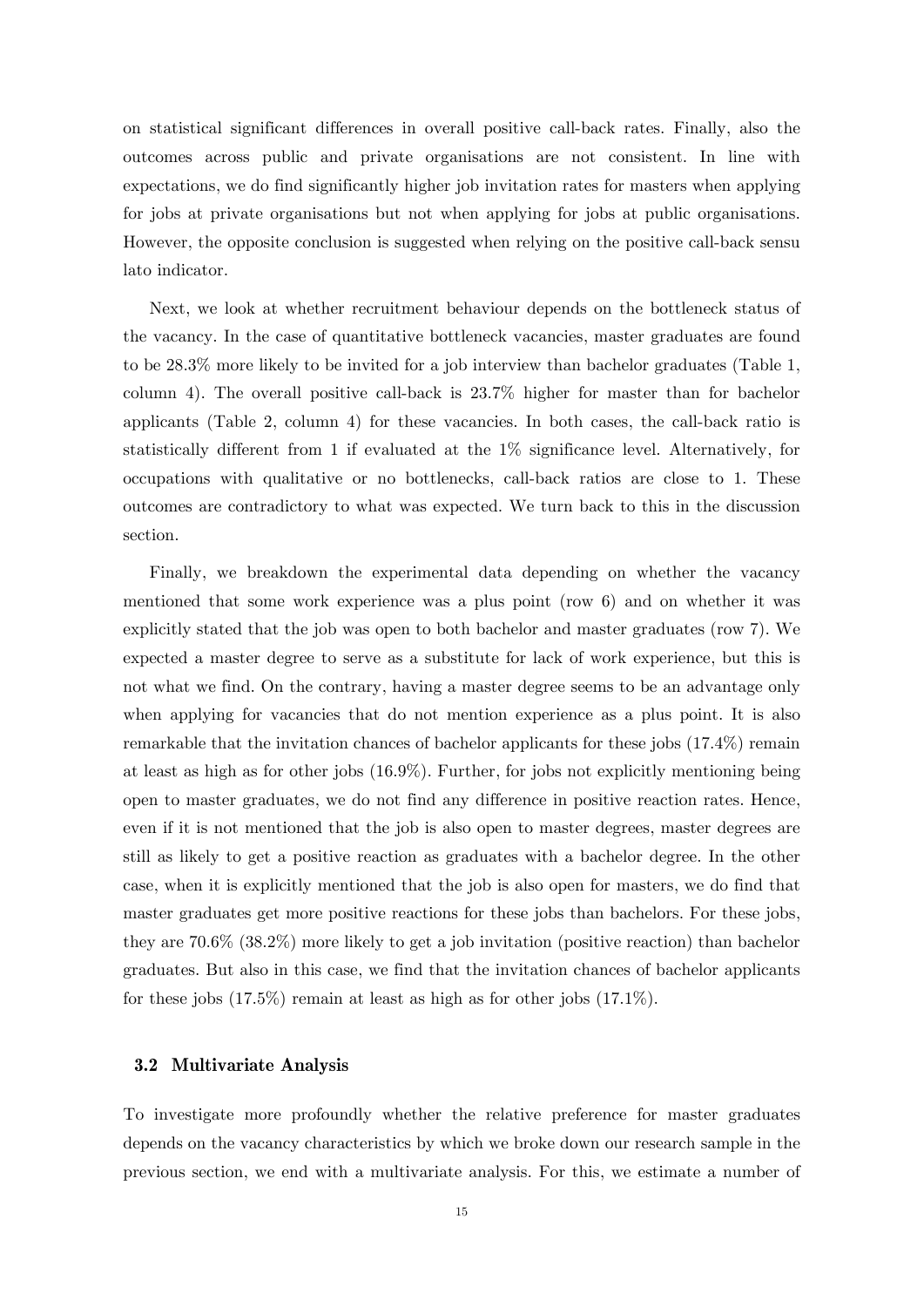linear probability models with each application as observation unit and the call-back as outcome variable (coded 1 in the case of a positive call-back and 0 otherwise). Analyses are conducted both relying on the call-back sensu stricto (Table 3) and the call-back sensu lato (Table 4) definition. To account for both observed and unobserved differences between vacancies, vacancy level fixed effects are included.

#### <**Table 3 about here**>

First, we estimate a regression including a dummy for the type of degree (normalised by subtracting the mean) and interaction effects between type of degree and the required domain (column 1). The results on type of degree corroborate with those of the bivariate analysis: on average, master graduates are 3.3 percentage points more likely to be invited for a job interview (Table 3) and 3.9 percentage points more likely to get any positive reaction (Table 4). But this relative advantage for master degrees differs significantly across educational domains. On the basis of both definitions of positive call-back, we find this relative advantage to be less strong for Business and Communication Science (i.e. the reference category) than for other domains.

Secondly, we look at whether the relative preference of master graduates depends on the type of firm and organisation (column 2 and 3). Therefore, we include interaction terms between the degree dummy and a number of sectoral dummies as well as with a dummy indicating the vacancy is for a job in a public organisation. While our bivariate analyses did not deliver significant call-back ratios for every sector and type of organisation, our multivariate analyses do not indicate that firm and organisation characteristics matter much. Only the interaction effect between the master degree dummy and the Finance, Insurance and Intellectual Services sector on the job invitation rate turns out to be statistically significant at the 10% level (Table 3, column 3); the returns on a master degree are somewhat higher in this sector.

#### <**Table 4 about here**>

Next, we investigate whether recruitment behaviour depends on the bottleneck status of the occupation (column 4 and 5). In line with the conclusions of the bivariate analysis in the previous subsection, our multivariate analysis indicates that the relative preference for master graduates is stronger for quantitative bottleneck vacancies than for other vacancies; the difference in the job invitation rate (overall positive call-back rate) between masters and bachelors is 6.5 (12.4) percentage points larger for quantitative bottleneck vacancies than for vacancies without any type of bottleneck (column 4). Interestingly, the observed differences in the relative preference for masters across required educational domain largely disappear once the bottleneck status of the vacancy is accounted for (column 5). Hence, most of the observed differences across the educational domains seem to result from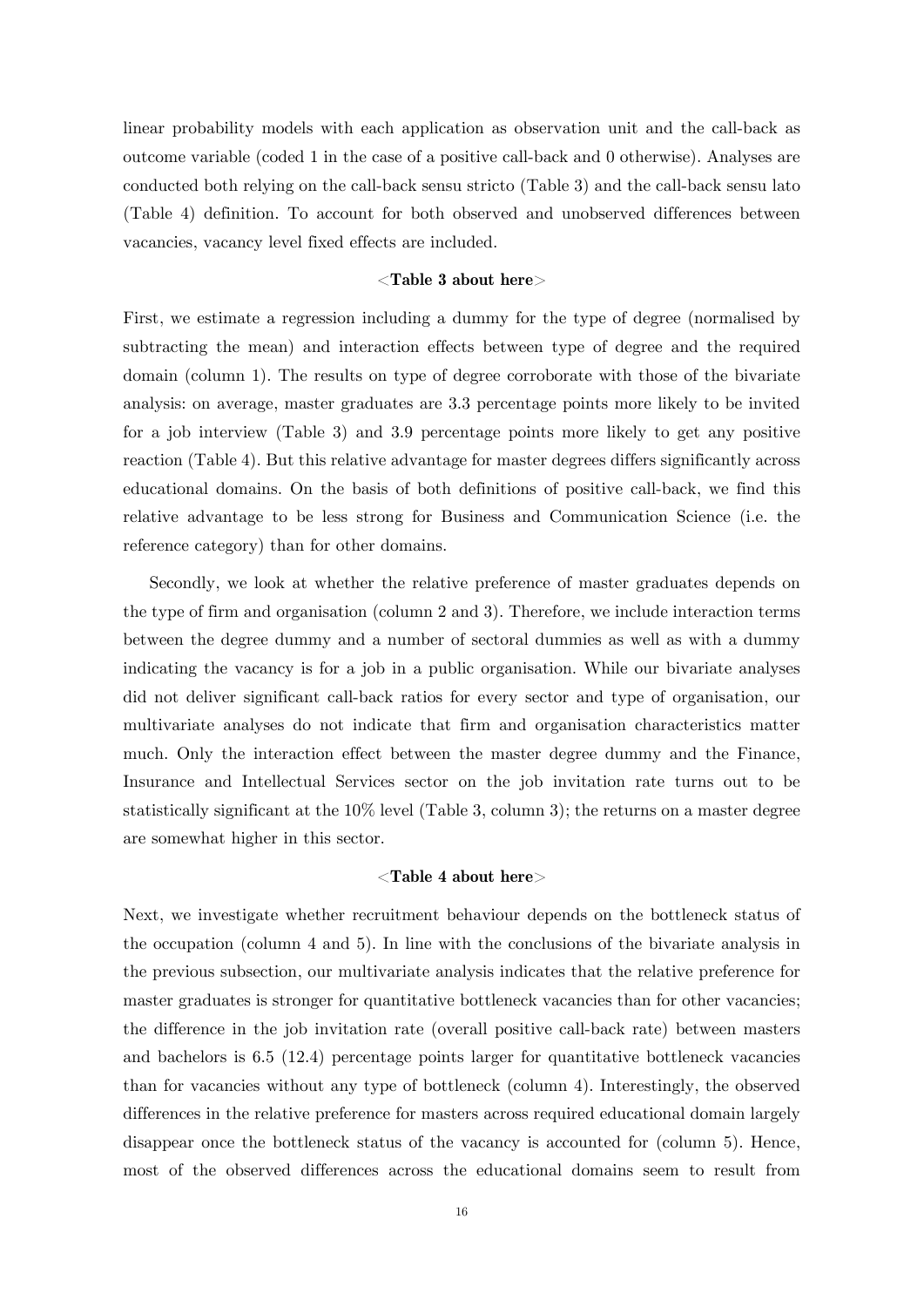quantitative differences in labour market shortages. Only regarding the domain of Social Work and Pedagogy, we still do find the relative preference for master graduates to be stronger in comparison to the domain of Business and Communication Science.

Finally, we also include interaction terms between the degree dummy and dummies indicating that the vacancy mentioned work experience as a plus point or that the vacancy is open to both bachelor and master graduates (column 6 and 7). In line with the findings from the bivariate analysis, we do find the relative preference for master graduates to be much stronger when the vacancy explicitly mentions that the job is open to both bachelors and masters. This result holds both when relying on the sensu stricto and the sensu lato definition. Similarly, when relying on the sensu lato definition, we do find evidence on a stronger relative preference for master graduates in the case work experience is not mentioned as a plus point. These results remain intact if also the type of job and firm and the bottleneck status of the vacancy is accounted for (column 7).

#### **4 Discussion**

With this study, we aimed at investigating whether employers either prefer overqualified or adequately qualified applicants for vacant jobs. To this end, we conducted a randomised field experiment in the Belgian (Flemish) youth labour market in which we sent duos of fictitious applications (one for a bachelor graduate and one for a master graduate) to real job openings requiring a bachelor degree as minimum qualification. Along with reporting results for the overall sample, we looked at whether this preference for overqualified master graduates vis-à-vis adequately qualified bachelor graduates differs depending on the type of job and organisation and on whether vacancies are difficult to fill.

Our main results are as follows. First, relying on the overall sample, we found that the probability of receiving any positive reaction was about 11% higher for (overqualified) master applicants than for (adequately qualified) bachelor applicants. Moreover, masters were found to be about 19% more likely to be directly invited for a job interview. These differences in call-back proved to be statistically significant. Second, also at the level of most of the subsamples by vacancy characteristics, master graduates were found to have a higher call-back rate than bachelor graduates, but this difference was not always statistically significant. Alternatively, for none of the subsamples, we found statistically significant evidence for better job invitation chances for adequately qualified (bachelor) graduates. Third, additional multivariate analyses revealed that the relative preference for master graduates was particularly strong for occupations with quantitative bottlenecks,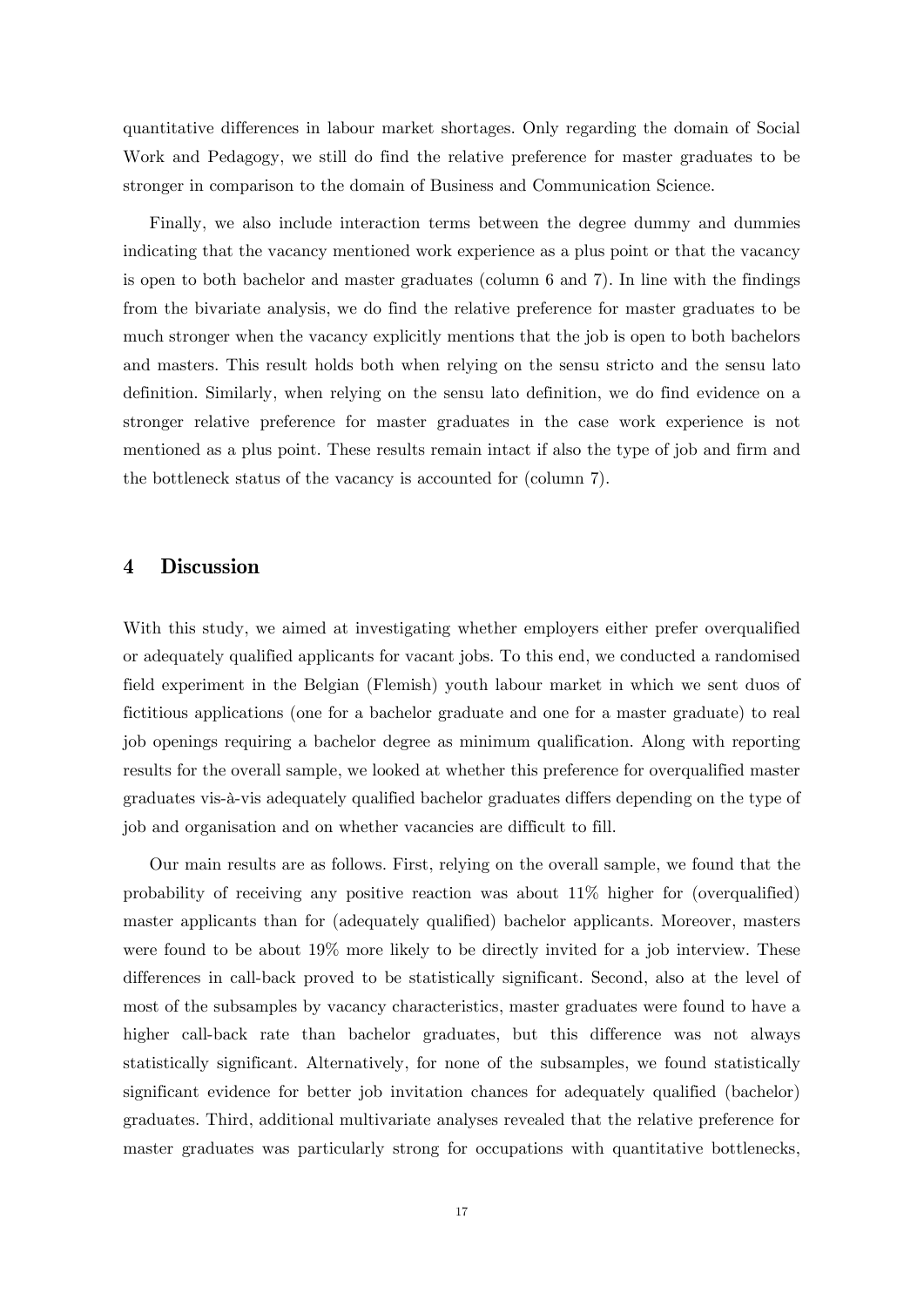vacancies explicitly mentioning to be open to both bachelor and master graduates, vacancies not mentioning that some work experience may be a plus point and jobs requiring a degree in the domain of Social Work and Pedagogy.

These results have several important implications. First of all, they clearly reject that employers are reluctant to hire overqualified individuals. For many (but not all) jobs and segments, overqualified individuals are in front of the job queue as Thurow (1975) assumed in his job competition model. These findings are consistent with the conclusions of the stated choice experiments by van Beek et al. (1997) and Humburg and van der Velden (2015), who indicated that, in most labour markets, employers are either indifferent between (moderately) overqualified and adequately qualified applicants or even prefer (moderately) overqualified graduates. It thus seems that arguments contra hiring overqualified applicants, such as lower job satisfaction and higher wage costs, are usually (more than) compensated by arguments in favour of hiring them, such as higher trainability or ability. The latter conclusion also aligns with Kampelmann and Rycx (2012) and Mahy et al. (2015) who showed that overqualification has a strong positive impact on firm productivity. Part of the explanation may be that overqualified labour market entrants are preferred since they are slightly older and thus, perhaps, more mature. But even if so, it does not reject our conclusion that graduates may enhance their place in the job queue for first jobs by postponing labour market entry through obtaining an additional degree.

A second implication is related to the potential strength of eventual crowding out effects. On the one hand, the crowding out of adequately qualified workers is likely to be more pronounced when overqualified workers are in front of the job queue. On the other hand, we found this preference for overqualified workers to be particularly strong in jobs with high overall job invitation rates. Hence, since adequately qualified workers still have substantial chances to be invited for these jobs, crowding out effects are likely to be, at best, rather moderate. At least, this interpretation is consistent with the conclusions of van Ours and Ridder (1995) and those of Gautier et al. (2002), who investigated the crowding out hypothesis more directly and found only limited evidence for such effects.

Third, the abovementioned result regarding the difference between bottleneck and other vacancies refutes that overqualification is the result of employers being more selective when the relative supply of labour is high. This suggests that the often-observed countercyclicality of overqualification and overeducation rather results from an increase in job seekers' willingness to accept any type of jobs (cf. Dolado et al., 2009) or from changes in task assignments among existing workers (cf. Devereux, 2000) than from more selective recruitment policies. However, the question remains why employers facing quantitative bottlenecks are actually even more likely to invite overqualified master than adequately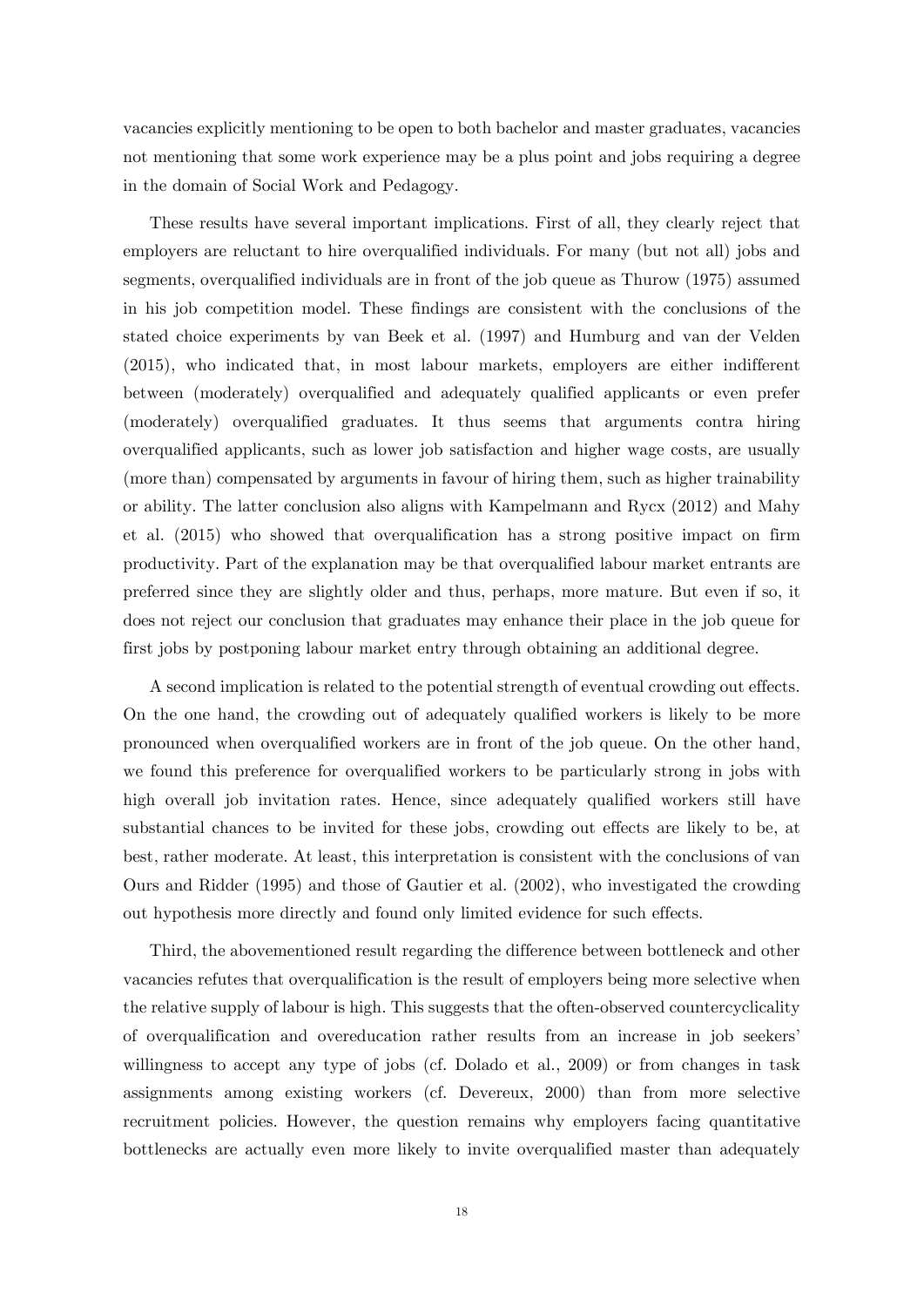qualified bachelor graduates. One explanation for this finding may be that, to increase the pool of potential hires, these employers open their vacancies to undereducated job seekers by reducing the minimal qualification mentioned in the vacancy to a level below the one actually required for doing these jobs. Additional employer-sponsored training may then help reducing the skill deficits in case an undereducated workers has to be hired. However, for two main reasons, we do not expect this to be the dominant explanation. First of all, since it would still be preferable to hire adequately educated graduates, we would expect these employers to mention explicitly in the vacancy that the job is also open to master graduates. However, the correlation between quantitative bottleneck vacancies and vacancies mentioning the job is open to both bachelor and master graduates is close to zero in our sample. 14 Secondly, we would expect employers to consider the selection of these undereducated individuals only as a last option, i.e. in the case little or no other applications are received. Our finding that the invitation rates of bachelor graduates for these jobs were still substantially higher than those for other jobs contradicts this. An alternative explanation for our finding of higher returns on a master degree in quantitative bottleneck occupations may be that these overqualified applicants are hoarded in view of eventual vacancies in the near future for related jobs with more responsibilities. As such, they anticipate to difficulties to fill these positions as well. But this is an interpretation that cannot be tested relying on our data and thus requires further investigation, for instance by tracking overqualified workers over time.

A fourth implication is related to the role of the sector of employment and the type of organisation. Overall, we did not find much evidence on systematic differences in recruitment behaviour with respect to adequately qualified and overqualified job candidates depending on these variables. In line with the claims of van der Meer and Wielers (1996), we found some indications that organisations within sectors with difficulties to measure product quality, such as the Finance, Insurance and Intellectual Services sector, are more likely to prefer overqualified job seekers. However, this finding was only barely statistically significant and did only show up relying on our sensu stricto definition of positive call-back. One explanation for this lack of evidence may be that eventual structural differences in recruitment behaviour across sectors already translate in differences in the minimal requirements that are mentioned in the vacancies. These structural differences across sectors may thus translate in differences in overeducation but not in overqualification.<sup>15</sup>

-

 $14$  This correlation is equal to 0.065 and not statistically significant at the 10% level.

<sup>&</sup>lt;sup>15</sup> Note that, in the case of the Finance, Insurance and Intellectual Services sector, one may discuss whether these individuals are truly overeducated from a private point of view given the high profits and wages in this sector (e.g., Du Caju et al., 2011). Even if their skills are not fully utilised, the increased value of the marginal product resulting from hiring these workers instead of lower educated ones may well exceed the costs of their investments in additional years of education.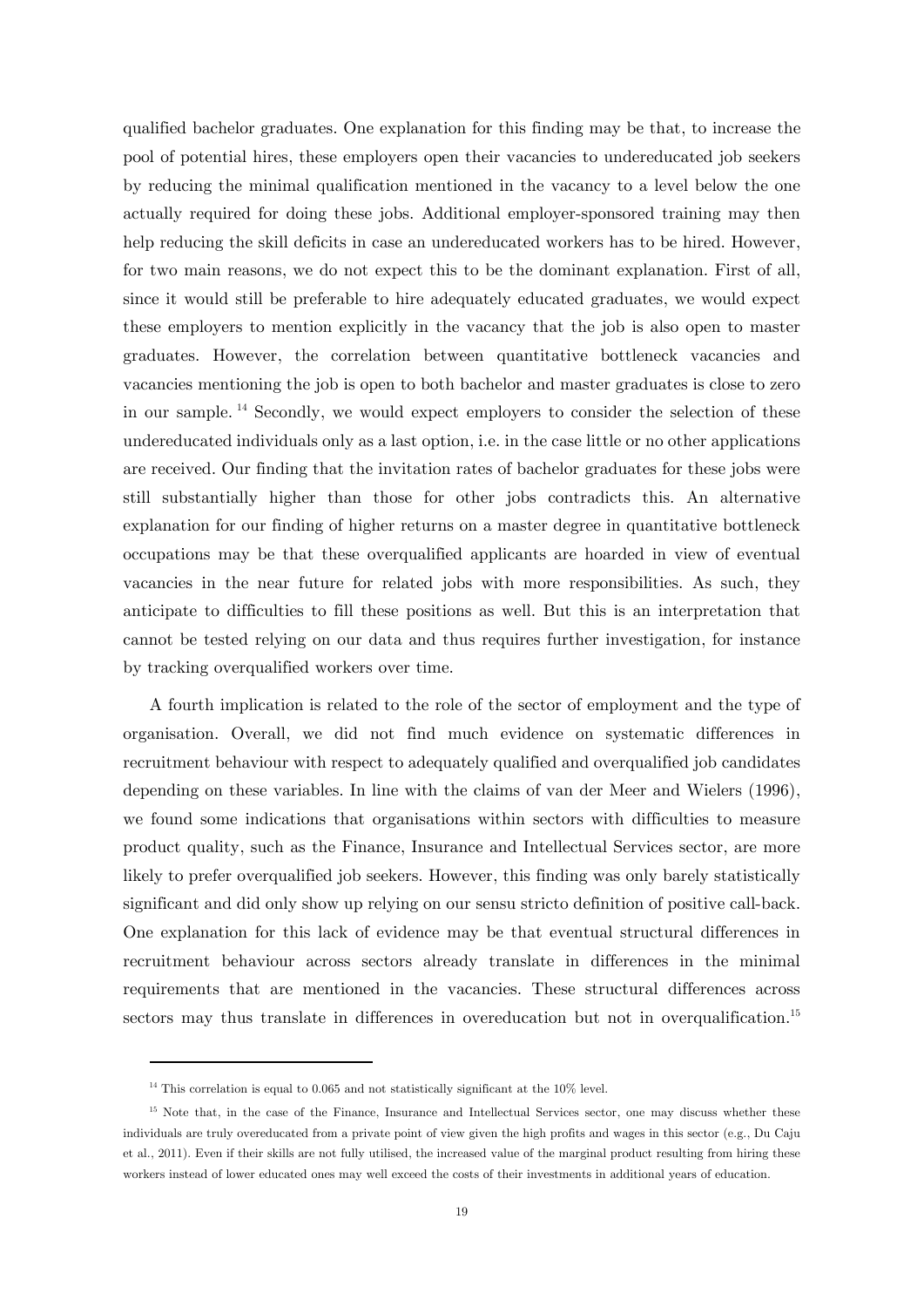Conversely, our results suggest substantial differences in selection behaviour within sectors and across employers, with employers having a relative preference for master graduates explicitly mentioning that the vacancy is open to both bachelor and master graduates. This aligns with the conclusions of Humburg and van der Velden (2015), who also found substantial heterogeneity in recruitment behaviour among similar types of employers. It thus seems that there are significant differences in the opinions of recruiters about the extent to which a surplus of qualifications is beneficial to the firm, perhaps because recruiters have different past experiences in this respect.

One last implication is related to the role of formal education as a substitute for other types of human capital. It is often argued that overeducation and overqualification are the consequence of a lack of work experience and more practical skills (Sicherman and Galor, 1990). While our analysis focussed on vacancies for which experience was not a necessary prerequisite to be selected, it was often mentioned in the vacancy that some work experience was considered to be a plus. But conversely to expectations, we did not find overqualified master graduates to be preferred to adequately qualified bachelor graduates for these jobs. Similarly, we did not find selection chances to differ between both groups for vacancies with so-called qualitative bottlenecks, i.e. when vacancies are difficult to fill because of a lack of candidates with suitable skills. It thus seems that employers do not consider the additional skills obtained at university to be good substitutes for the other more practical skills that are required for these jobs. Of course, one may expect this conclusion to differ for overqualified workers with a vocational degree as surplus education. But to investigate this, additional research focussing on more intermediate levels of qualifications would be required.

#### **5 Conclusion**

To conclude, our analysis clearly indicates that being moderately overqualified for a vacant job should not be detrimental for being selected and, for some jobs, may even deliver an advantage. But even if so, the eventual crowding out of adequately qualified bachelor graduates as a consequence of this selection policy is unlikely to be large since this advantage for overqualified master graduates is in particular observed for jobs with high overall probabilities to be selected. This conclusion adds to those of a few other studies on this issue finding only limited evidence on crowding out. Of course, it should be stressed that our results only apply to the upper skill segments of the labour market. As the evidence on labour market polarisation shows (Goos et al., 2009), the context for the medium and low-skilled segments is largely different. Hence, further research is required to assess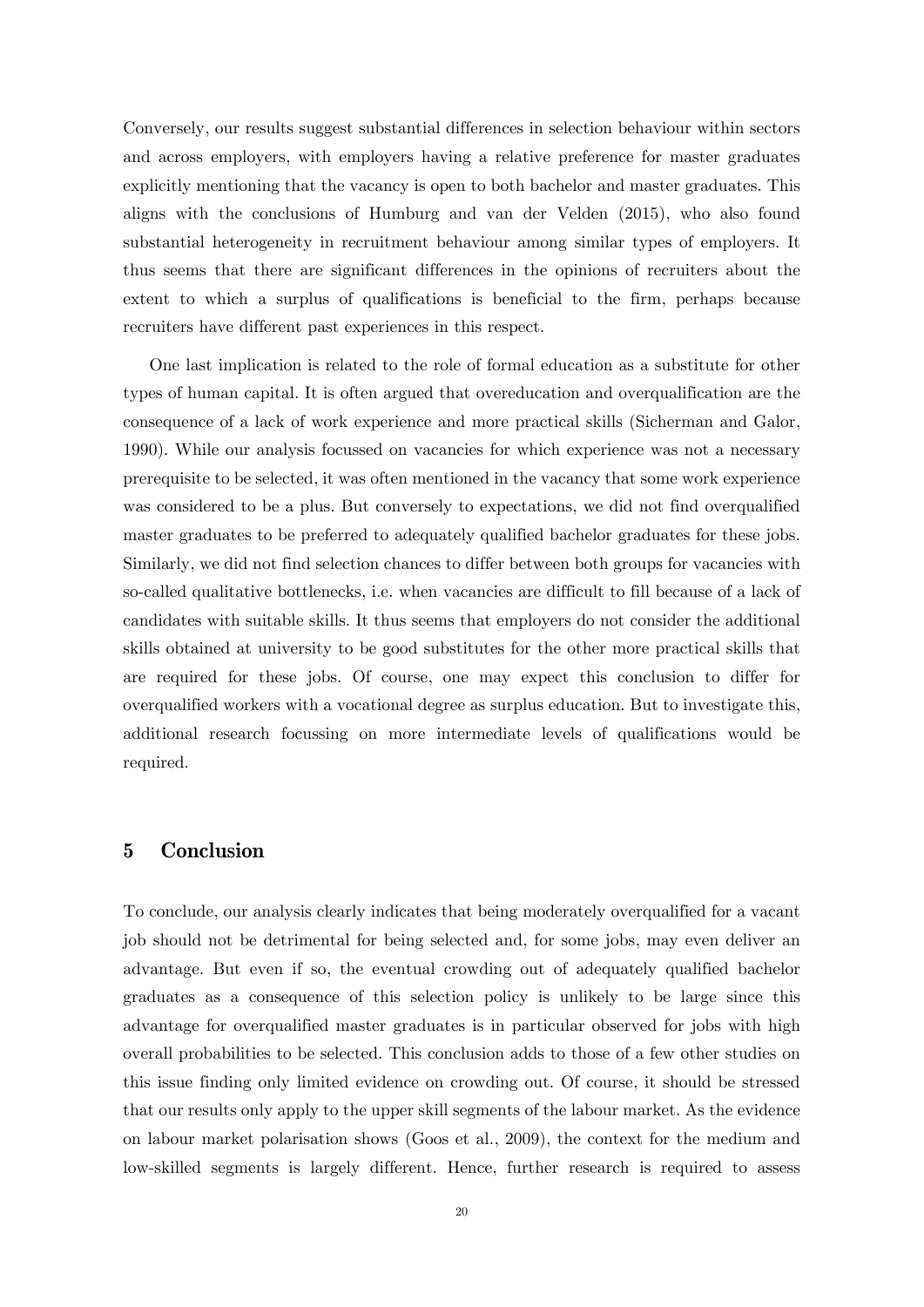whether our results can be generalised to these segments as well. Finally, we only focussed on rather moderately overqualified graduates. Research relying on stated choice experiments already suggested results to differ for more severely overqualified individuals (Humburg and van der Velden, 2015), but also regarding this issue additional research relying on experiments in the field is advised.

### **References**

Baert, S., Cockx, B., Gheyle, N., and Vandamme, C. (2015). Is There Less Discrimination in Occupations Where Recruitment Is Difficult? *ILR Review*, 68, 467–500.

Baert, S., and Verhaest, D. (2014). Unemployment or Overeducation: Which is a Worse Signal to Employers? *IZA Discussion Papers*, No. 8312, Bonn: Institute for the Study of Labor, 25p.

Bertrand, M., and Mullainathan, S. (2004). Are Emily and Greg more employable than Lakisha and Jamal? A field experiment on labor market discrimination. *American Economic Review*, 94, 991–1013.

Bozeman, B. (1987). *All organizations are public: Bridging public and private organizational theories*. San Francisco: Jossey-Bass.

Büttner, T., Jacobebbinghaus, P., and Ludsteck, J. (2010). Occupational Upgrading and the Business Cycle in West Germany. *Economics: The Open-Access, Open-Assessment E-Journal*, 4, 2010-10.

Cédiey, E., Foroni, F., and Garner, H. (2008). Discrimination à l'embauche fondée sur l'origine à l'encontre des jeunes français(e)s peu qualifié(e)s. *Dares Premières Infos Premières Synthèses*, 06.3.

Devereux, P. (2000). Task assignment over the business cycle. *Journal of Labor Economics*, 18, 98–124.

Devereux, P. (2002). Occupational upgrading and the business cycle. *Labour*, 16, 423– 452.

Devereux, P. (2004). Cyclical quality adjustment in the labor market. *Southern Economic Journal*, 70, 600–615.

Dolado, J., Jansen, M., and Jimeno, J. (2009). On-the-job search in a matching model with heterogeneous jobs and workers. *Economic Journal*, 119, 200–228.

Dolton, P., and Silles, M. (2003). The determinants and consequences of graduate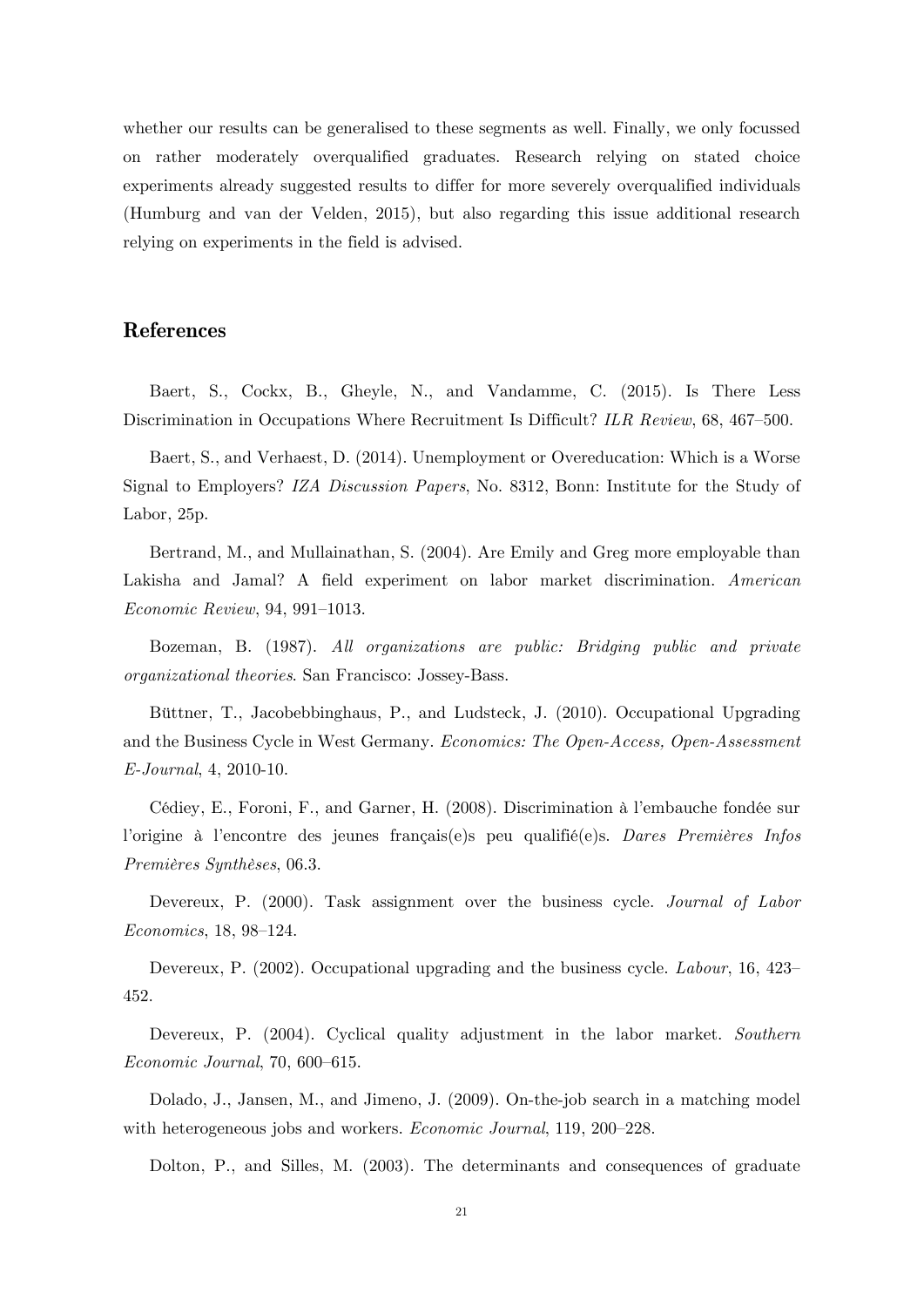overeducation. In F. Büchel, A. de Grip and A. Mertens (eds), *Overeducation in Europe, Current Issues in Theory and Policy*. Cheltenham: Edward Elgar.

Dolton, P., and Vignoles, A. (2000). The incidence and effects of overeducation in the U.K. graduate labour market. *Economics of Education Review*, 19, 179–298.

Drydakis, N. (2015). University Attended and Graduates' Labor Market Prospects: A Field Study for Britain. *Mimeo*.

Du Caju, P., Rycx, F., and Tojerow, I. (2011). Inter-industry wage differentials: how much does rent sharing matter? *Manchester School*, 79, 691–717.

Eriksson, S., and Rooth, D. (2014). Do employers use unemployment as a sorting criterion when hiring? Evidence from a field experiment. *American Economic Review*, 104, 1014–1039.

Gautier, P., van den Berg, G., van Ours, J., and Ridder, G. (2002). Worker turnover at the firm level and crowding out of lower educated workers. *European Economic Review*, 46, 53–538.

Gesthuizen, M., and Wolbers, M. (2010). Employment transitions in the Netherlands, 1980–2004: Are low educated men subject to structural or cyclical crowding out? *Research in Social Stratification and Mobility*, 28, 437–451.

Goos, M., Manning, A., and Salomons, A. (2009). The polarization of the European labor market. *American Economic Review*, 99, 58–63.

Gregg, P. (2001). The Impact of Youth Unemployment on Adult Unemployment in the NCDS. *Economic Journal*, 111, 626–653.

Hainmueller, J., Hangartner, D., and Yamamoto, T. (2015). Validating vignette and conjoint survey experiments against real-world behavior. *Proceedings of the National Academy of Sciences*, 112, 2395–2400.

Hall, R. (1974). The process of inflation in the labor market. *Brooking Papers on Economic Activity*, 2, 343–393.

Hartog, J. (2000). Over-education and earnings: where are we, where should we go? *Economics of Education Review*, 19, 131–147.

Heckman, J.J., and Siegelman, C. (1993). *The Urban Institute Audit Studies: Their Methods and Findings*. Washington DC: Urban Institute.

Hershbein, B., and Kahn, L. (2015). Is College the New High School? Evidence from Vacancy Postings. *Paper presented at the Fourth World SOLE/EALE Conference*, Montreal, 26-28 June 2015.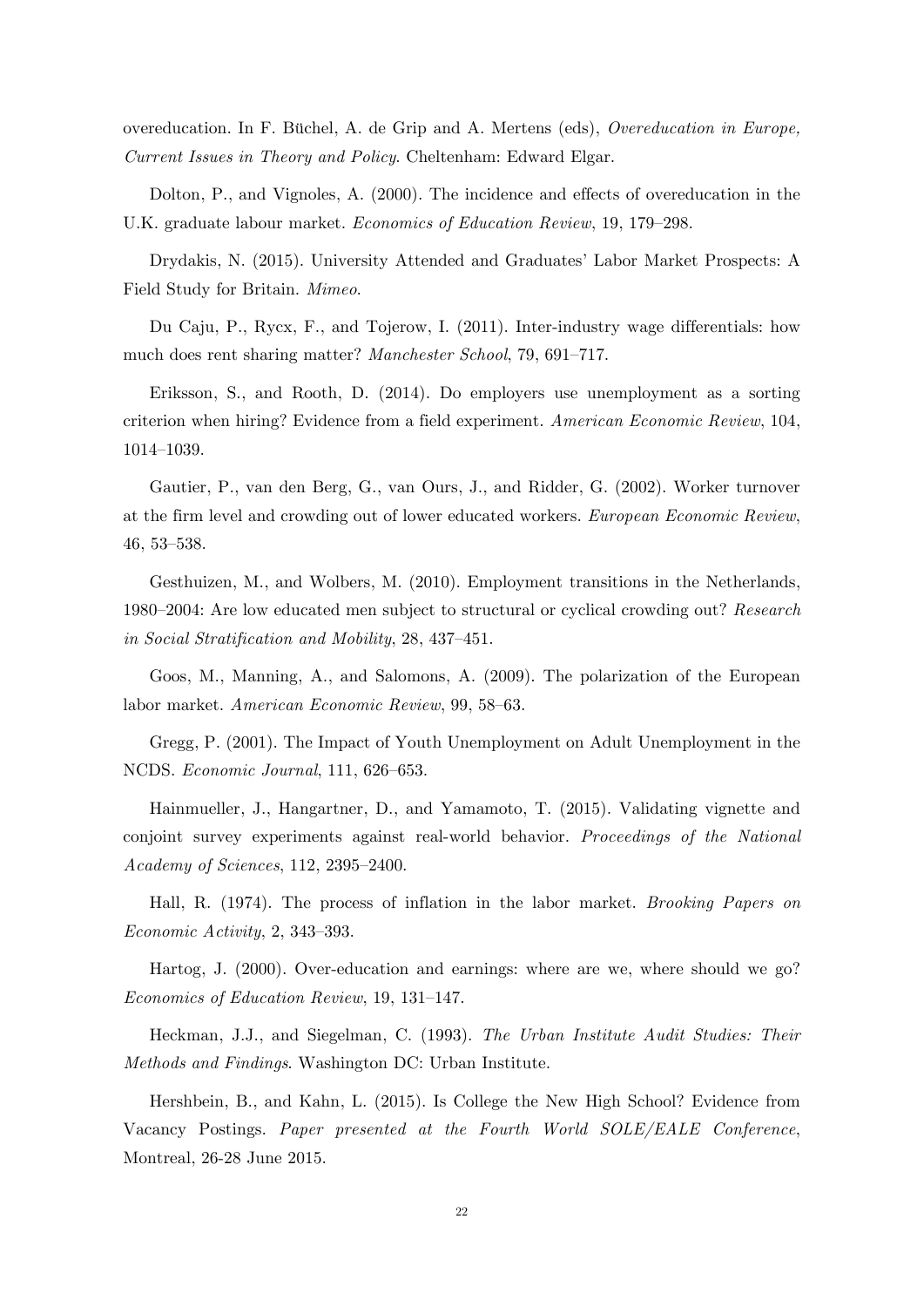Humburg, M., and van der Velden, R. (2015). Skills and the graduate recruitment process: Evidence from two discrete choice experiments. *Economics of Education Review*, 49, 24–41.

Kampelmann, S., and Rycx, F. (2012). The impact of educational mismatch on firm productivity: Evidence from linked panel data. *Economics of Education Review*, 31, 918– 931.

Korpi, T., and Tåhlin, M. (2009). Educational mismatch, wages, and wage growth: Overeducation in Sweden, 1974-2000. *Labour Economics*, 16, 183–193.

Kroft, K., Lange, F., and Notowidigdo, M. (2013). Duration dependence and labor market conditions: evidence from a field experiment. *Quarterly Journal of Economics*, 128, 1123–1167.

Mahy, B., Rycx, F., and Vermeylen, G. (2015). Educational mismatch and firm productivity: do skills, technology and uncertainty matter? *De Economist*, 163, 233–262.

McCormick, B. (1990). A Theory of Signalling During Job Search, Employment Efficiency, and "Stigmatised" Jobs. *Review of Economic Studies*, 57, 299–313.

McGuinness, S. (2006). Overeducation in the labour market. *Journal of Economic Surveys*, 20, 387–418.

Ministerie van Onderwijs en Vorming (2015). *Hoger Onderwijs in Cijfers – Aantal inschrijvingen op 31 Oktober 2014 Academiejaar 2014-2015*. Brussels: Vlaamse Overheid.

Mroz, T., and Savage, T. (2006). The Long-Term Effects of Youth Unemployment. *Journal of Human Resources*, 41, 259–293.

Neill, H.R., Cummings, R.G., Ganderton, P.T., Harrison, G.W., and McGuckin, T. (1994). Hypothetical surveys and real economic commitments. *Land Economics*, 70, 145– 154.

Nunley, J.M., Pugh, A., Romero, N., and Seals, R.A. (Forthcoming). College Major, Internship Experience, and Employment Opportunities: Estimates from a Résumé Audit. *Labour Economics*. DOI: 10.1016/j.labeco.2015.11.002.

Okun, A. (1981). *Prices and Quantities: A Macroeconomic Analysis*. Washington D.C.: Brookings Institution.

Pager, D. (2007). The use of field experiments for studies of employment discrimination: Contributions, critiques, and directions for the future. *Annals of the American Academy of Political and Social Science*, 609, 104–133.

Pollman-Schult, M. (2005). Crowding-out of Unskilled Workers in the Business Cycle: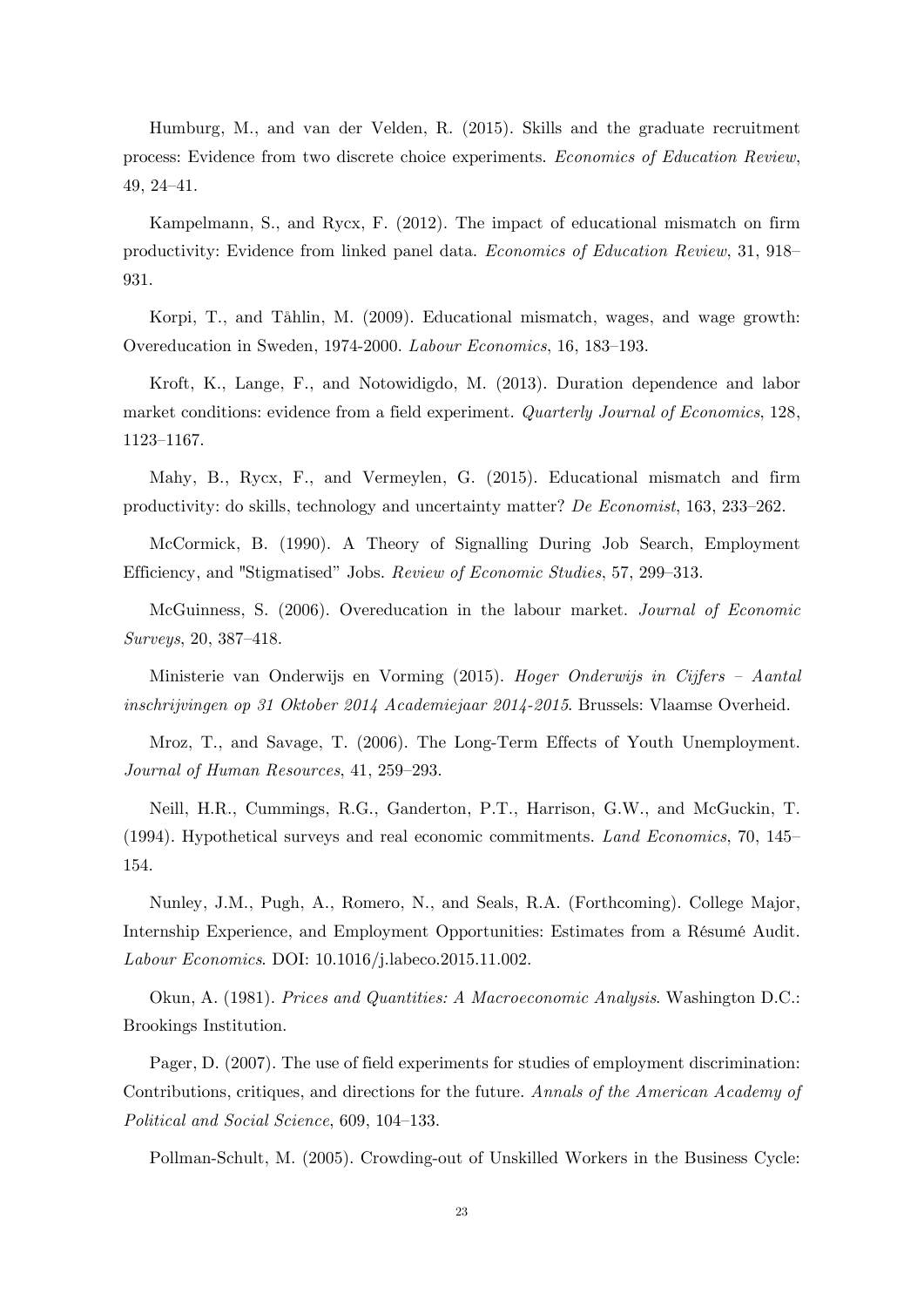Evidence from West Germany. *European Sociological Review*, 21, 467–480.

Reder, M. (1955). The theory of occupational wage differentials. *American Economic Review*, 45, 833–852.

Riach, P.A., and Rich, J. (2002). Field Experiments of Discrimination in the Market Place. *Economic Journal*, 112, 480–518.

Riach, P.A., and Rich, J. (2004). Deceptive Field Experiments of Discrimination: Are They Ethical? *Kyklos*, 57, 457–470.

Robst, J. (1995). Career Mobility, Job Match and Overeducation. *Eastern Economic Journal*, 21, 539–550.

Rubb, S. (2003). Overeducation in the labor market: a comment and re-analysis of a meta-analysis. *Economics of Education Review*, 22, 621-629.

Sicherman, N., and Galor, O. (1990). A theory of career mobility. *Journal of Political Economy*, 98, 169–192.

Spence, M. (1973). Job market signaling. *Quarterly Journal of Economics*, 87, 355–374.

Teulings, C., and Koopmanschap, M. (1989). An econometric model of crowding out of lower education levels. *European Economic Review*, 33, 1653–1664.

Thurow, L. (1975). *Generating Inequality*, New York: Basic Books.

Tsang, M., Rumberger, R., and Levin, H. (1991). The Impact of Surplus Schooling on Worker Productivity. *Industrial Relations*, 30, 209–228.

van Beek, K., Koopmans, C., and van Praag, B. (1997). Shopping at the labour market: A real tale of fiction. *European Economic Review*, 41, 295–317.

van der Meer, P., and Wielers, R. (1996). Educational credentials and trust in the labor market. *Kyklos*, 49, 29–46.

van Ours, J., and Ridder, G. (1995). Job matching and job competition: are lower educated workers at the back of the job queues? *European Economic Review*, 39, 1717– 1731.

VDAB (2015). *Werkzoekende schoolverlaters in Vlaanderen, 28ste studie – editie 2015*. Brussels: VDAB.

Verhaest, D., and Omey, E. (2006). Measuring the incidence of over- and undereducation. *Quality & Quantity*, 40, 783–803.

Verhaest, D., and Omey, E. (2009). Objective over-education and worker well-being: a shadow price approach. *Journal of Economic Psychology*, 30, 469–481.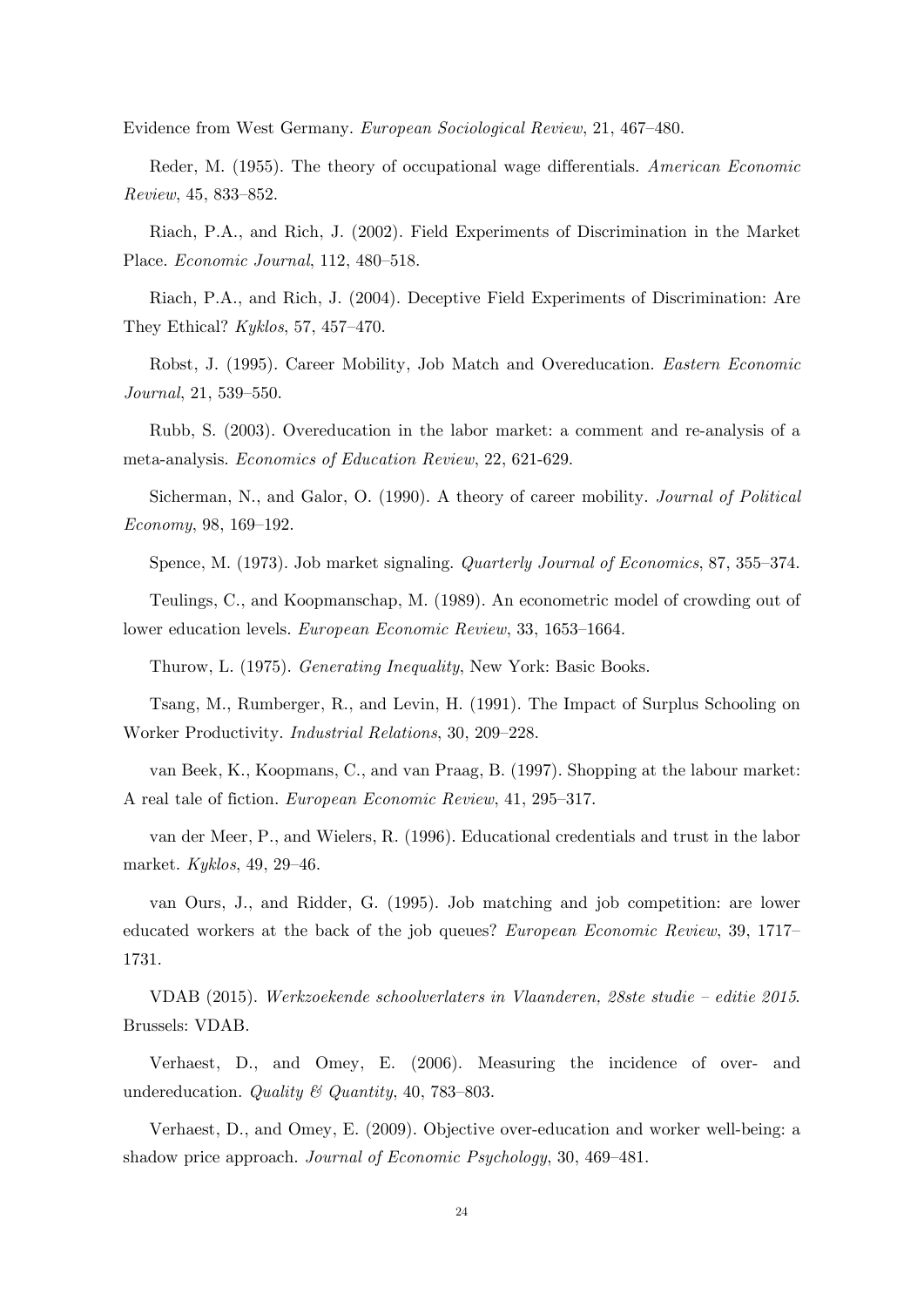## **Appendix A: Additional Tables**

<**Table A1 about here**>

<**Table A2 about here**>

<**Table A3 about here**>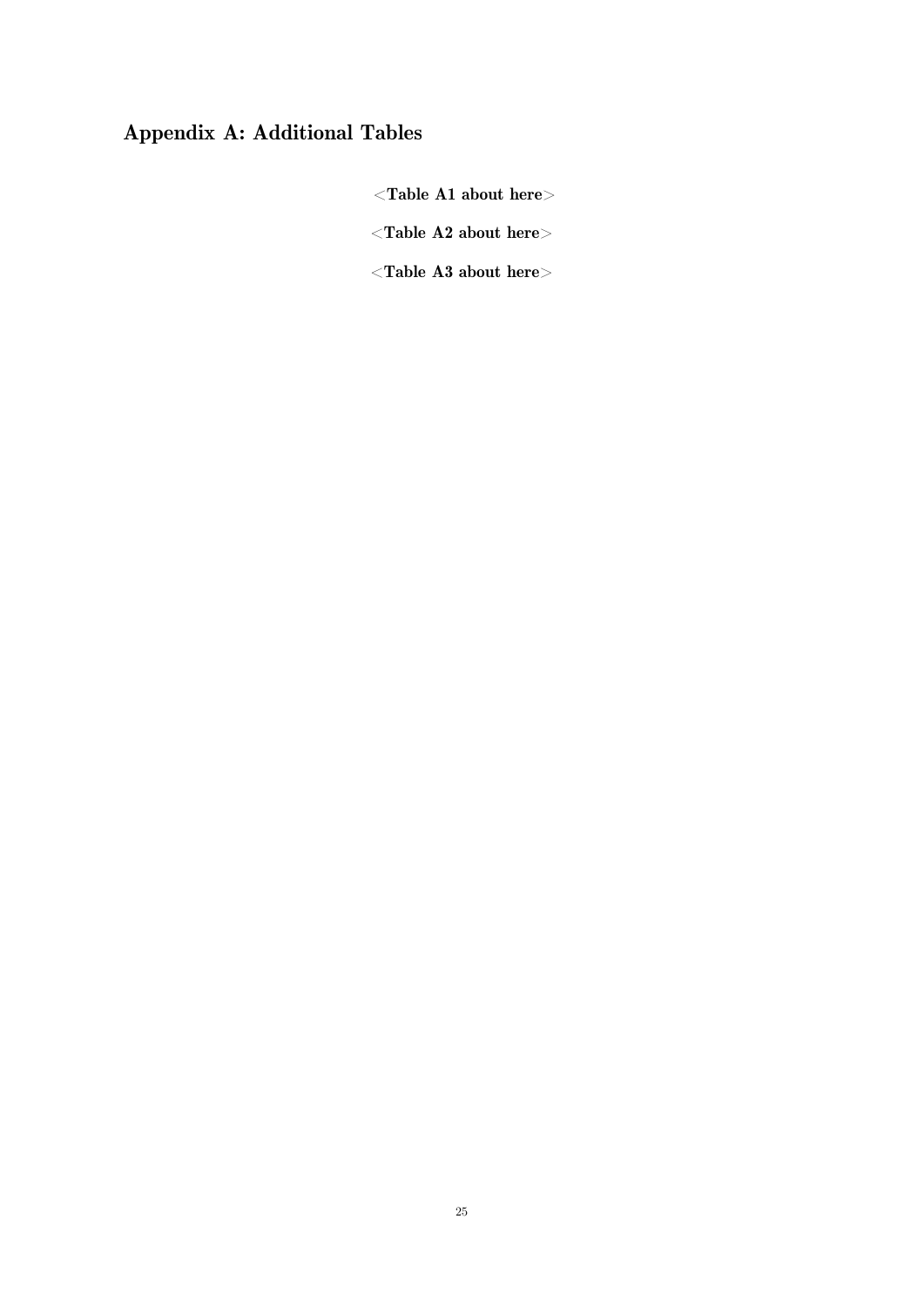|                                                                          | (1)                | (2)                | (3)                | (4)             |
|--------------------------------------------------------------------------|--------------------|--------------------|--------------------|-----------------|
|                                                                          | Positive call-back | Positive call-back | Positive call-back | Call-back ratio |
|                                                                          | rate overall       | rate master        | rate bachelor      | master/bachelor |
| 1. All vacancies                                                         | 0.188              | 0.205              | 0.172              | $1.193**$       |
| 2. By required educational domain                                        |                    |                    |                    |                 |
| Business and Communication Science                                       | 0.102              | 0.092              | 0.112              | 0.824           |
| Industrial Science and Engineering                                       | 0.250              | 0.278              | 0.222              | $1.250*$        |
| Computer Science and Engineering                                         | 0.284              | 0.328              | 0.241              | $1.357*$        |
| Health Care                                                              | 0.292              | 0.317              | 0.267              | 1.188           |
| Social Work and Pedagogy                                                 | 0.076              | 0.098              | 0.054              | 1.800           |
| 3. By sector of activity                                                 |                    |                    |                    |                 |
| Manufacturing, Energy and Construction                                   | 0.144              | 0.169              | 0.119              | $1.429*$        |
| Wholesale, Retail, Catering, Transport and Communication                 | 0.190              | 0.195              | 0.186              | 1.048           |
| Finance, Insurance and Intellectual Services                             | 0.168              | 0.192              | 0.143              | $1.346**$       |
| Public Administration, Education, Culture and Membership Organisations   | 0.134              | 0.143              | 0.125              | 1.143           |
| Health Care and Social Work Activities                                   | 0.232              | 0.255              | 0.208              | $1.226*$        |
| 4. By type of organisation                                               |                    |                    |                    |                 |
| Private                                                                  | 0.185              | 0.204              | 0.166              | $1.228**$       |
| Public                                                                   | 0.195              | 0.207              | 0.183              | 1.129           |
| 5. By bottleneck character of the vacancy                                |                    |                    |                    |                 |
| Quantitative bottleneck                                                  | 0.289              | 0.325              | 0.254              | $1.283***$      |
| Qualitative bottleneck                                                   | 0.108              | 0.111              | 0.104              | 1.067           |
| No bottleneck                                                            | 0.129              | 0.132              | 0.126              | 1.050           |
| 6. By whether vacancy mentions some work experience is plus point        |                    |                    |                    |                 |
| Not mentioned                                                            | 0.195              | 0.215              | 0.174              | $1.235**$       |
| Mentioned                                                                | 0.180              | 0.192              | 0.169              | 1.135           |
| 7. By whether vacancy mentions job is open to both bachelors and masters |                    |                    |                    |                 |
| Not mentioned                                                            | 0.177              | 0.183              | 0.171              | 1.070           |
| Mentioned                                                                | 0.237              | 0.299              | 0.175              | $1.706***$      |

#### **Table 1. Call-Back Sensu Stricto: Positive call-back rates and ratios**

\* (\*\*)  $(($ \*\*\*)) indicates the ratio is significantly different from 1 at the 10% (5%)  $((1\%)$ ) significance level.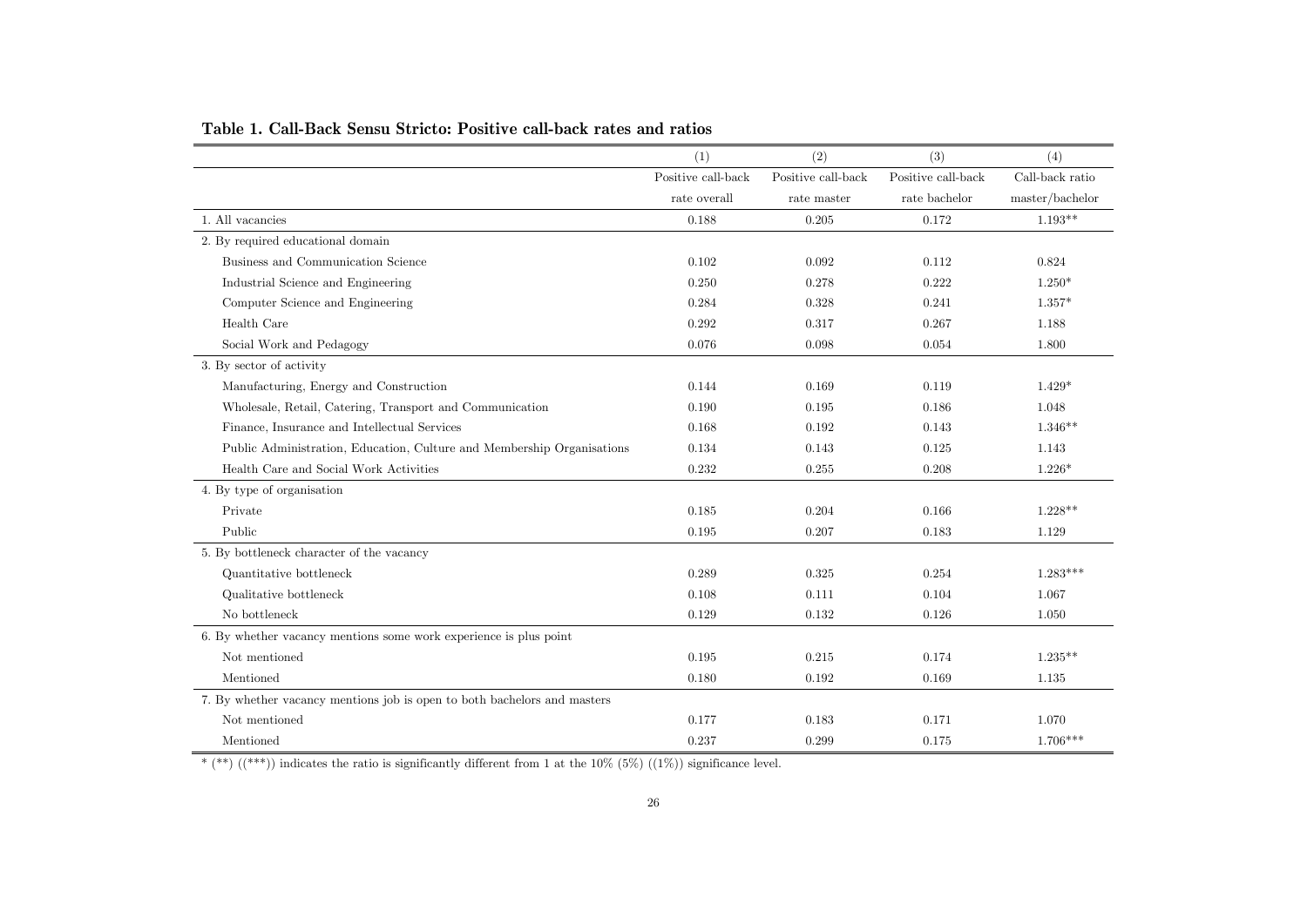|                                                                          | (1)                | (2)                | (3)                | (4)             |
|--------------------------------------------------------------------------|--------------------|--------------------|--------------------|-----------------|
|                                                                          | Positive call-back | Positive call-back | Positive call-back | Call-back ratio |
|                                                                          | rate overall       | rate master        | rate bachelor      | master/bachelor |
| 1. All vacancies                                                         | 0.363              | 0.383              | 0.344              | $1.114**$       |
| 2. By required educational domain                                        |                    |                    |                    |                 |
| Business and Communication Science                                       | 0.306              | 0.289              | 0.322              | 0.898           |
| Industrial Science and Engineering                                       | 0.456              | 0.489              | 0.422              | 1.158           |
| Computer Science and Engineering                                         | 0.500              | 0.552              | 0.448              | $1.231*$        |
| Health Care                                                              | 0.446              | 0.483              | 0.408              | $1.184**$       |
| Social Work and Pedagogy                                                 | 0.174              | 0.196              | 0.152              | $1.286**$       |
| 3. By sector of activity                                                 |                    |                    |                    |                 |
| Manufacturing, Energy and Construction                                   | 0.305              | 0.322              | 0.288              | 1.118           |
| Wholesale, Retail, Catering, Transport and Communication                 | 0.385              | 0.398              | 0.372              | 1.071           |
| Finance, Insurance and Intellectual Services                             | 0.393              | 0.412              | 0.374              | 1.103           |
| Public Administration, Education, Culture and Membership Organisations   | 0.330              | 0.339              | 0.321              | 1.056           |
| Health Care and Social Work Activities                                   | 0.332              | 0.369              | 0.295              | $1.250**$       |
| 4. By type of organisation                                               |                    |                    |                    |                 |
| Private                                                                  | 0.367              | 0.385              | 0.350              | 1.100           |
| Public                                                                   | 0.355              | 0.379              | 0.331              | $1.143*$        |
| 5. By bottleneck character of the vacancy                                |                    |                    |                    |                 |
| Quantitative bottleneck                                                  | 0.498              | 0.550              | 0.445              | $1.237***$      |
| Qualitative bottleneck                                                   | 0.240              | 0.243              | 0.236              | 1.029           |
| No bottleneck                                                            | 0.299              | 0.289              | 0.308              | 0.939           |
| 6. By whether vacancy mentions some work experience is plus point        |                    |                    |                    |                 |
| Not mentioned                                                            | 0.401              | 0.433              | 0.369              | $1.176***$      |
| Mentioned                                                                | 0.313              | 0.315              | 0.311              | 1.015           |
| 7. By whether vacancy mentions job is open to both bachelors and masters |                    |                    |                    |                 |
| Not mentioned                                                            | 0.351              | 0.359              | 0.342              | 1.049           |
| Mentioned                                                                | 0.418              | 0.485              | 0.351              | $1.382***$      |

#### **Table 2. Call-Back Sensu Lato: Positive call-back rates and ratios**

\* (\*\*)  $((***))$  indicates the ratio is significantly different from 1 at the 10% (5%)  $((1\%))$  significance level.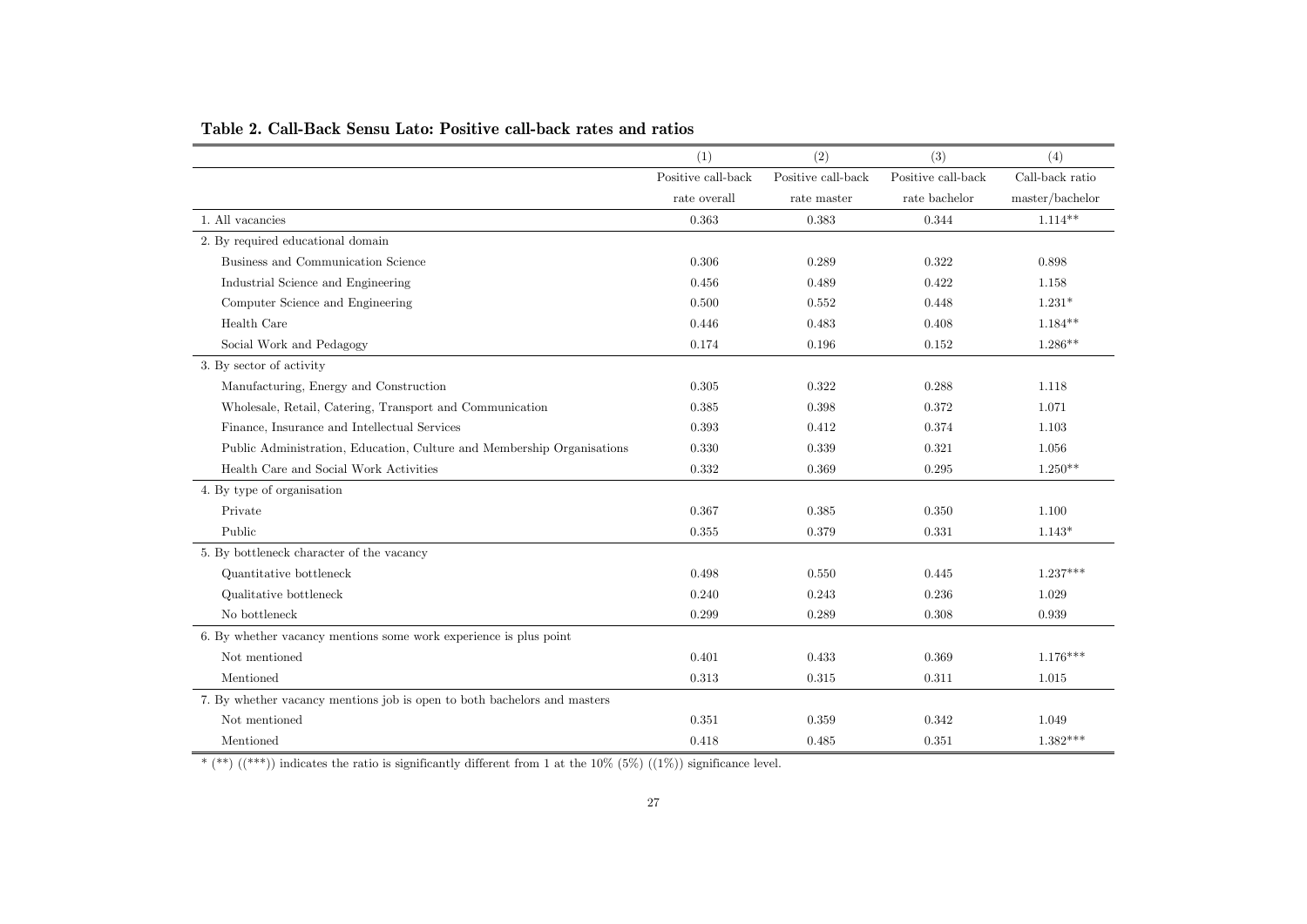|                                                                     | (1)       | (2)       | (3)       | (4)       | (5)       | (6)        | (7)        |
|---------------------------------------------------------------------|-----------|-----------|-----------|-----------|-----------|------------|------------|
| Master (normalised)                                                 | $0.033**$ | $0.033**$ | $0.033**$ | $0.033**$ | $0.033**$ | $0.033**$  | $0.033**$  |
|                                                                     | (0.014)   | (0.014)   | (0.014)   | (0.014)   | (0.014)   | (0.014)    | (0.014)    |
|                                                                     | $0.075*$  |           | $0.072*$  |           | 0.025     |            | 0.001      |
| Master x Industrial Science and Engineering educational program     | (0.042)   |           | (0.043)   |           | (0.057)   |            | (0.056)    |
|                                                                     | $0.106*$  |           | $0.118**$ |           | 0.065     |            | 0.036      |
| Master x Computer Science and Engineering educational program       | (0.057)   |           | (0.057)   |           | (0.077)   |            | (0.077)    |
|                                                                     | $0.070*$  |           | $0.108**$ |           | 0.080     |            | 0.068      |
| Master x Health Care educational program                            | (0.042)   |           | (0.053)   |           | (0.059)   |            | (0.058)    |
|                                                                     | $0.063*$  |           | $0.106**$ |           | $0.110**$ |            | $0.102**$  |
| Master x Social Work and Pedagogy educational program               | (0.037)   |           | (0.048)   |           | (0.048)   |            | (0.046)    |
|                                                                     |           | 0.045     | 0.049     |           | 0.046     |            | 0.047      |
| Master x Manufacturing, Energy and Construction sector              |           | (0.041)   | (0.043)   |           | (0.043)   |            | (0.042)    |
|                                                                     |           | 0.050     | $0.066*$  |           | 0.067     |            | $0.073*$   |
| Master x Finance, Insurance and Intellectual Services sector        |           | (0.038)   | (0.040)   |           | (0.041)   |            | (0.040)    |
| Master x Health Care and Social Work activities sector              |           | 0.060     | 0.033     |           | 0.025     |            | 0.038      |
|                                                                     |           | (0.041)   | (0.044)   |           | (0.043)   |            | (0.043)    |
|                                                                     |           | $-0.015$  | $-0.036$  |           | $-0.042$  |            | $-0.038$   |
| Master x Public organisation                                        |           | (0.037)   | (0.039)   |           | (0.040)   |            | (0.039)    |
|                                                                     |           |           |           | $0.065*$  | 0.061     |            | 0.071      |
| Master x Quantitative bottleneck vacancy                            |           |           |           | (0.034)   | (0.049)   |            | (0.049)    |
|                                                                     |           |           |           | 0.001     | 0.011     |            | 0.022      |
| Master x Qualitative bottleneck vacancy                             |           |           |           | (0.034)   | (0.037)   |            | (0.036)    |
|                                                                     |           |           |           |           |           | $-0.022$   | $-0.020$   |
| Master x Vacancy mentions some work experience is plus point        |           |           |           |           |           | (0.029)    | (0.029)    |
|                                                                     |           |           |           |           |           | $0.113***$ | $0.110***$ |
| Master x Vacancy mentions job is open to both bachelors and masters |           |           |           |           |           | (0.037)    | (0.036)    |

### **Table 3. Call-back Sensu Stricto: Linear probability estimates**

All models also include a constant term and vacancy fixed effects. Robust standard errors are between parentheses. \* (\*\*) ((\*\*\*)) indicates significance at the 10% (5%) ((1%)) significance level. Number of observations = 1024.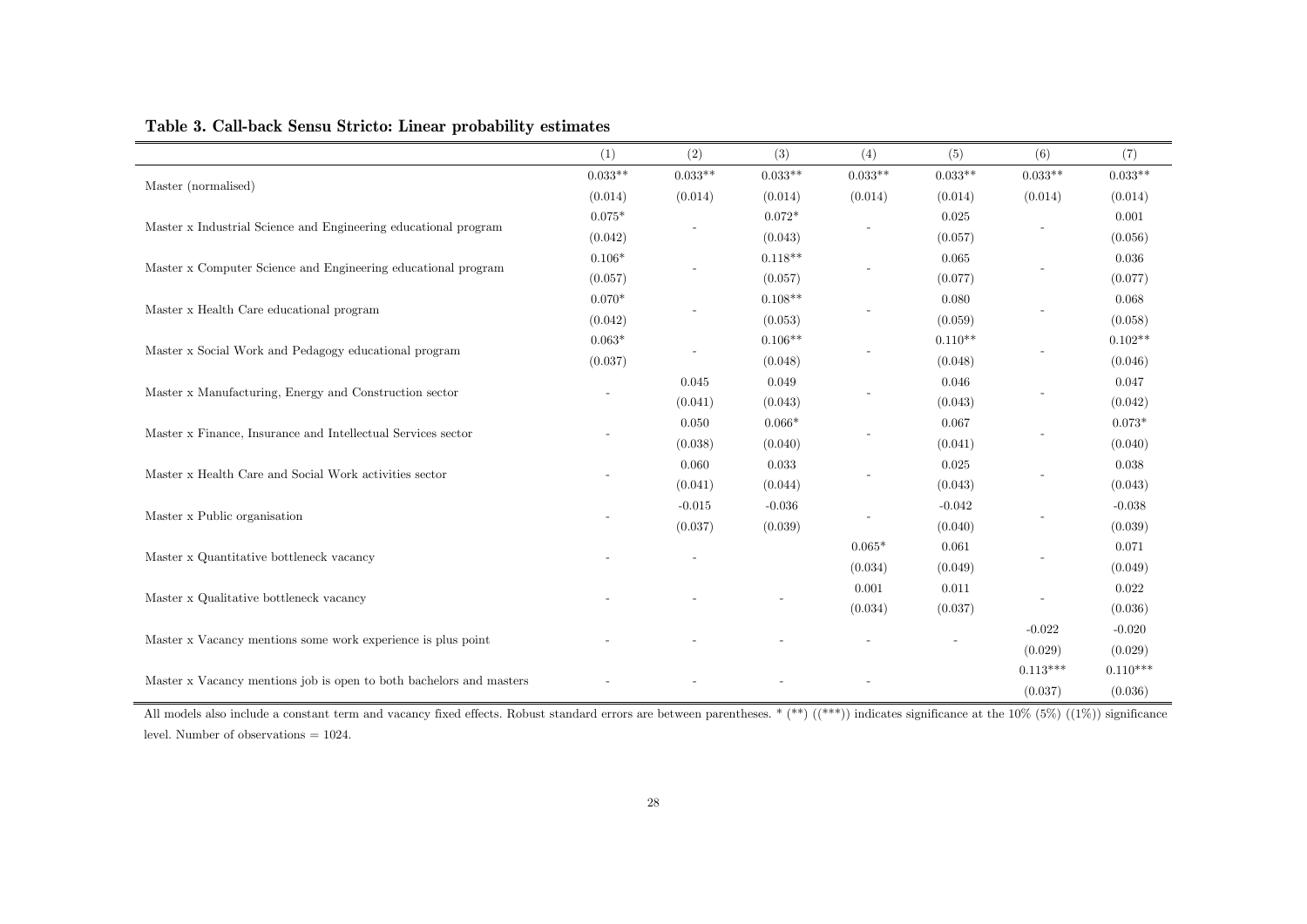|                                                                     | (1)       | (2)       | (3)       | (4)        | (5)       | (6)        | (7)        |
|---------------------------------------------------------------------|-----------|-----------|-----------|------------|-----------|------------|------------|
| Master (normalised)                                                 | $0.039**$ | $0.039**$ | $0.039**$ | $0.039**$  | $0.039**$ | $0.039**$  | $0.039**$  |
|                                                                     | (0.016)   | (0.016)   | (0.016)   | (0.016)    | (0.016)   | (0.016)    | (0.016)    |
|                                                                     | $0.100*$  |           | $0.103*$  |            | $-0.006$  |            | $-0.034$   |
| Master x Industrial Science and Engineering educational program     | (0.052)   |           | (0.056)   |            | (0.071)   |            | (0.071)    |
|                                                                     | $0.136**$ |           | $0.143**$ |            | 0.022     |            | $-0.011$   |
| Master x Computer Science and Engineering educational program       | (0.062)   |           | (0.063)   |            | (0.088)   |            | (0.088)    |
|                                                                     | $0.108**$ |           | $0.106*$  |            | 0.044     |            | 0.030      |
| Master x Health Care educational program                            | (0.049)   |           | (0.062)   |            | (0.072)   |            | (0.071)    |
|                                                                     | $0.076**$ |           | $0.087*$  |            | $0.097**$ |            | $0.089**$  |
| Master x Social Work and Pedagogy educational program               | (0.038)   |           | (0.045)   |            | (0.046)   |            | (0.044)    |
|                                                                     |           | 0.022     | 0.014     |            | 0.009     |            | 0.011      |
| Master x Manufacturing, Energy and Construction sector              |           | (0.041)   | (0.047)   |            | (0.048)   |            | (0.047)    |
|                                                                     |           | 0.031     | 0.044     |            | 0.048     |            | 0.060      |
| Master x Finance, Insurance and Intellectual Services sector        |           | (0.045)   | (0.046)   |            | (0.046)   |            | (0.046)    |
|                                                                     |           | 0.071     | 0.051     |            | 0.034     |            | 0.052      |
| Master x Health Care and Social Work activities sector              |           | (0.045)   | (0.051)   |            | (0.050)   |            | (0.050)    |
|                                                                     |           | $-0.006$  | $-0.020$  |            | $-0.034$  |            | $-0.030$   |
| Master x Public organisation                                        |           | (0.041)   | (0.043)   |            | (0.044)   |            | (0.043)    |
|                                                                     |           |           |           | $0.124***$ | $0.143**$ |            | $0.150**$  |
| Master x Quantitative bottleneck vacancy                            |           |           |           | (0.039)    | (0.062)   |            | (0.062)    |
|                                                                     |           |           |           | 0.026      | 0.033     |            | 0.046      |
| Master x Qualitative bottleneck vacancy                             |           |           |           | (0.040)    | (0.041)   |            | (0.041)    |
|                                                                     |           |           |           |            |           | $-0.065**$ | $-0.054*$  |
| Master x Vacancy mentions some work experience is plus point        |           |           |           |            |           | (0.033)    | (0.033)    |
|                                                                     |           |           |           |            |           | $0.121***$ | $0.125***$ |
| Master x Vacancy mentions job is open to both bachelors and masters |           |           |           |            |           | (0.046)    | (0.046)    |

### **Table 4. Call-back Sensu Lato: Linear probability estimates**

All models also include a constant term and vacancy fixed effects. Robust standard errors are between parentheses. \* (\*\*) ((\*\*\*)) indicates significance at the 10% (5%) ((1%)) significance level. Number of observations = 1024.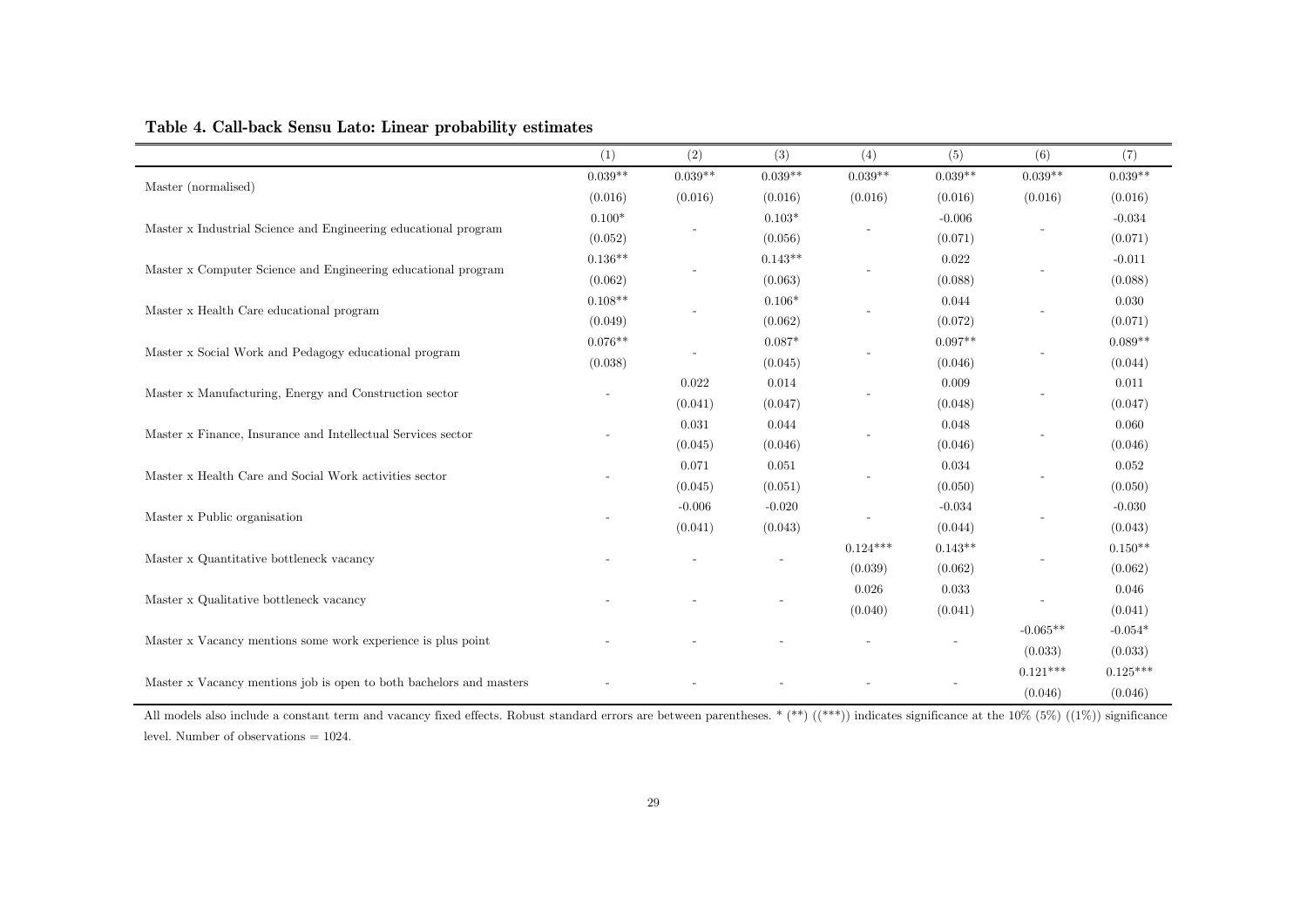| Educational domain                 | Bachelor program                                     | Linked master program                                |
|------------------------------------|------------------------------------------------------|------------------------------------------------------|
| Business and Communication Science | Business Management: Accounting and Taxation         | Business Administration: Accounting and Taxation     |
|                                    | Business Management: Finance and Insurance           | Business Administration: Finance and Risk Management |
|                                    | Business Management: International Business          | Business Administration: Strategic Management        |
|                                    | Business Management: SME Management                  | Business Administration: Strategic Management        |
|                                    | Business Management: Logistics Management            | Business Administration: Strategic Management        |
|                                    | Business Management: Marketing                       | Business Administration: Marketing Management        |
|                                    | Communication Management: Commercial Communication   | Communication Science: Communication Management      |
|                                    | Communication Management: Public Relations           | Communication Science: Communication Management      |
| Industrial Science and Engineering | Chemistry: Biochemistry                              | Industrial Sciences: Biochemistry                    |
|                                    | Chemistry: Chemistry                                 | Industrial Sciences: Chemistry                       |
|                                    | Electromechanics: Automation                         | Industrial Sciences: Electromechanics                |
|                                    | Electromechanics: Electromechanics                   | Industrial Sciences: Electromechanics                |
|                                    | Electromechanics: Climate Control                    | Industrial Sciences: Electromechanics                |
| Computer Science and Engineering   | Applied Computer Science                             | Industrial Sciences: Computer Science                |
| Health Care                        | Nursing: Geriatrics                                  | Nursing and Midwifery                                |
|                                    | Nursing: child nursing                               | Nursing and Midwifery                                |
|                                    | Nursing: psychiatry                                  | Nursing and Midwifery                                |
|                                    | Nursing: Social nursing                              | Nursing and Midwifery                                |
|                                    | Nursing: Hospital nursing                            | Nursing and Midwifery                                |
|                                    | Speech-language pathology and Audiology: Logopaedics | Speech Language and Hearing Sciences: Logopaedics    |
|                                    | Speech-language pathology and Audiology: Audiology   | Speech Language and Hearing Sciences: Audiology      |
| Social Work and Pedagogy           | Social Work: Social Work                             | Social Work and Social Welfare Studies               |
|                                    | Social Work: Social Advice and Legal Services        | Social Work and Social Welfare Studies               |
|                                    | Social Work: Human Resources                         | Social Work and Social Welfare Studies               |
|                                    | Social Work: Socio-Cultural Work                     | Social Work and Social Welfare Studies               |
|                                    | Orthopedagogics                                      | Educational Sciences: Orthopedagogics                |

## **Table A1. Selected Bachelor and Master Programs**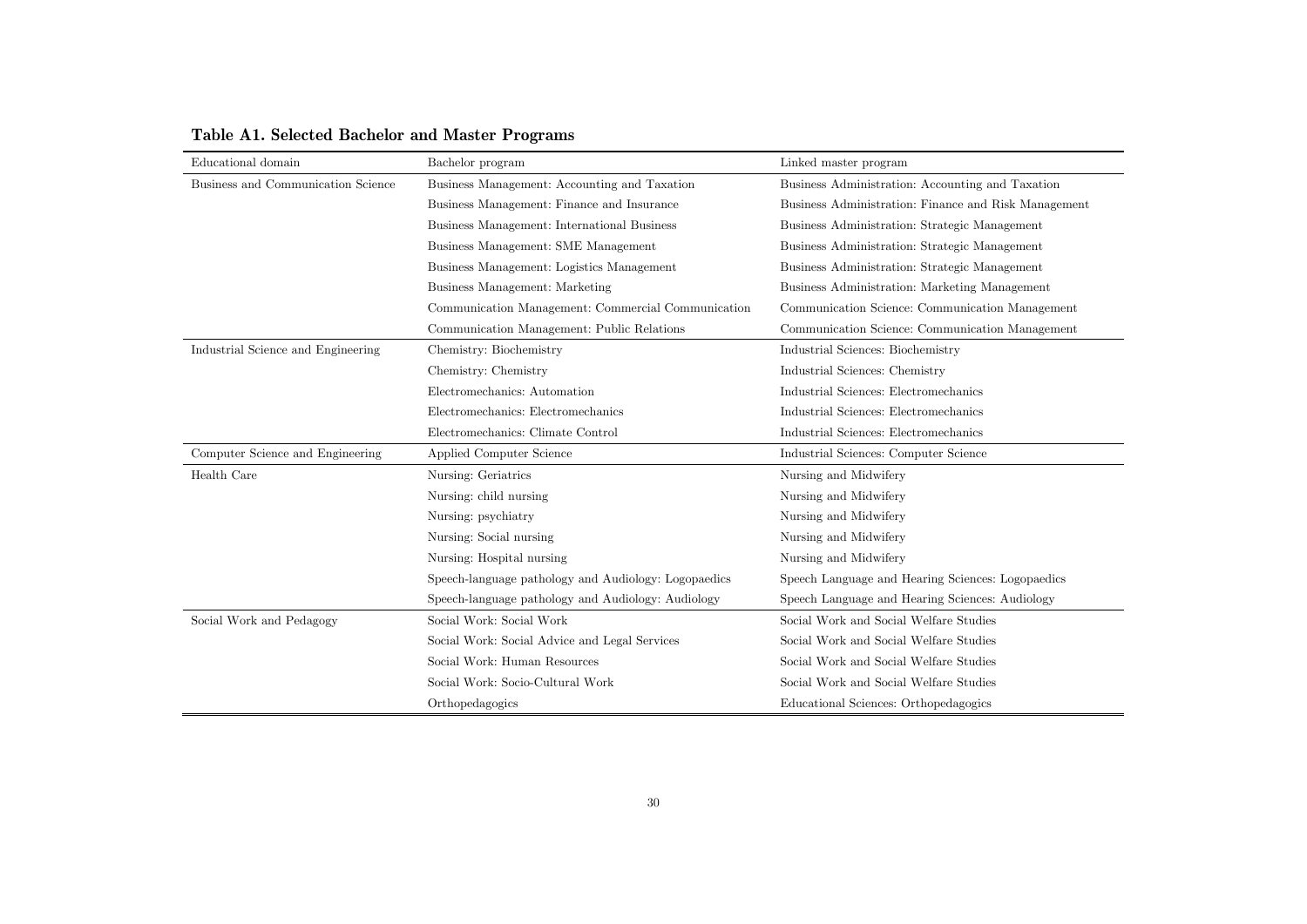|                                                                          | (1)             | (2)                                               | (3)            | (4)             | (5)             |
|--------------------------------------------------------------------------|-----------------|---------------------------------------------------|----------------|-----------------|-----------------|
|                                                                          | Overall number  | Number of job openings by call-back sensu stricto |                |                 |                 |
|                                                                          | of selected job | No invitation                                     | Invitation for | Only invitation | Only invitation |
|                                                                          | openings        |                                                   | both           | for master      | for bachelor    |
| 1. All vacancies                                                         | 512             | 388                                               | 69             | $36\,$          | 19              |
| 2. By required educational domain                                        |                 |                                                   |                |                 |                 |
| Business and Communication Science                                       | 152             | 129                                               | 8              | 6               | 9               |
| Industrial Science and Engineering                                       | 90              | 63                                                | 18             |                 | $\mathfrak{D}$  |
| Computer Science and Engineering                                         | 58              | 37                                                | 12             | 7               | 2               |
| Health Care                                                              | 120             | 77                                                | 27             | 11              | 5               |
| Social Work and Pedagogy                                                 | 92              | 82                                                | $\overline{4}$ | 5               | $\mathbf{1}$    |
| 3. By sector of activity                                                 |                 |                                                   |                |                 |                 |
| Manufacturing, Energy and Construction                                   | 59              | 49                                                | $\overline{7}$ | 3               | $\Omega$        |
| Wholesale, Retail, Catering, Transport and Communication                 | 113             | 85                                                | 15             | 7               |                 |
| Finance, Insurance and Intellectual Services                             | 182             | 141                                               | 20             | 15              |                 |
| Public Administration, Education, Culture and Membership Organisations   | 56              | 46                                                | 5              | 3               | $\overline{2}$  |
| Health Care and Social Work Activities                                   | 149             | 106                                               | 26             | 12              | 5               |
| 4. By type of organisation                                               |                 |                                                   |                |                 |                 |
| Private                                                                  | 343             | 260                                               | 44             | 26              | 13              |
| Public                                                                   | 169             | 128                                               | 25             | 10              | $\,6\,$         |
| 5. By bottleneck character of the vacancy                                |                 |                                                   |                |                 |                 |
| Quantitative bottleneck                                                  | 209             | 134                                               | 46             | 22              | 7               |
| Qualitative bottleneck                                                   | 144             | 122                                               | 9              | $\overline{7}$  | 6               |
| No bottleneck                                                            | 159             | 132                                               | 14             | $\overline{7}$  | 6               |
| 6. By whether vacancy mentions some work experience is plus point        |                 |                                                   |                |                 |                 |
| Not mentioned                                                            | 293             | 220                                               | 41             | 22              | 10              |
| Mentioned                                                                | 219             | 168                                               | 28             | 14              | 9               |
| 7. By whether vacancy mentions job is open to both bachelors and masters |                 |                                                   |                |                 |                 |
| Not mentioned                                                            | 415             | 320                                               | 52             | 24              | 19              |
| Mentioned                                                                | 97              | 68                                                | 17             | 12              | $\overline{0}$  |

## **Table A2. Call-Back Sensu Stricto: Frequencies**